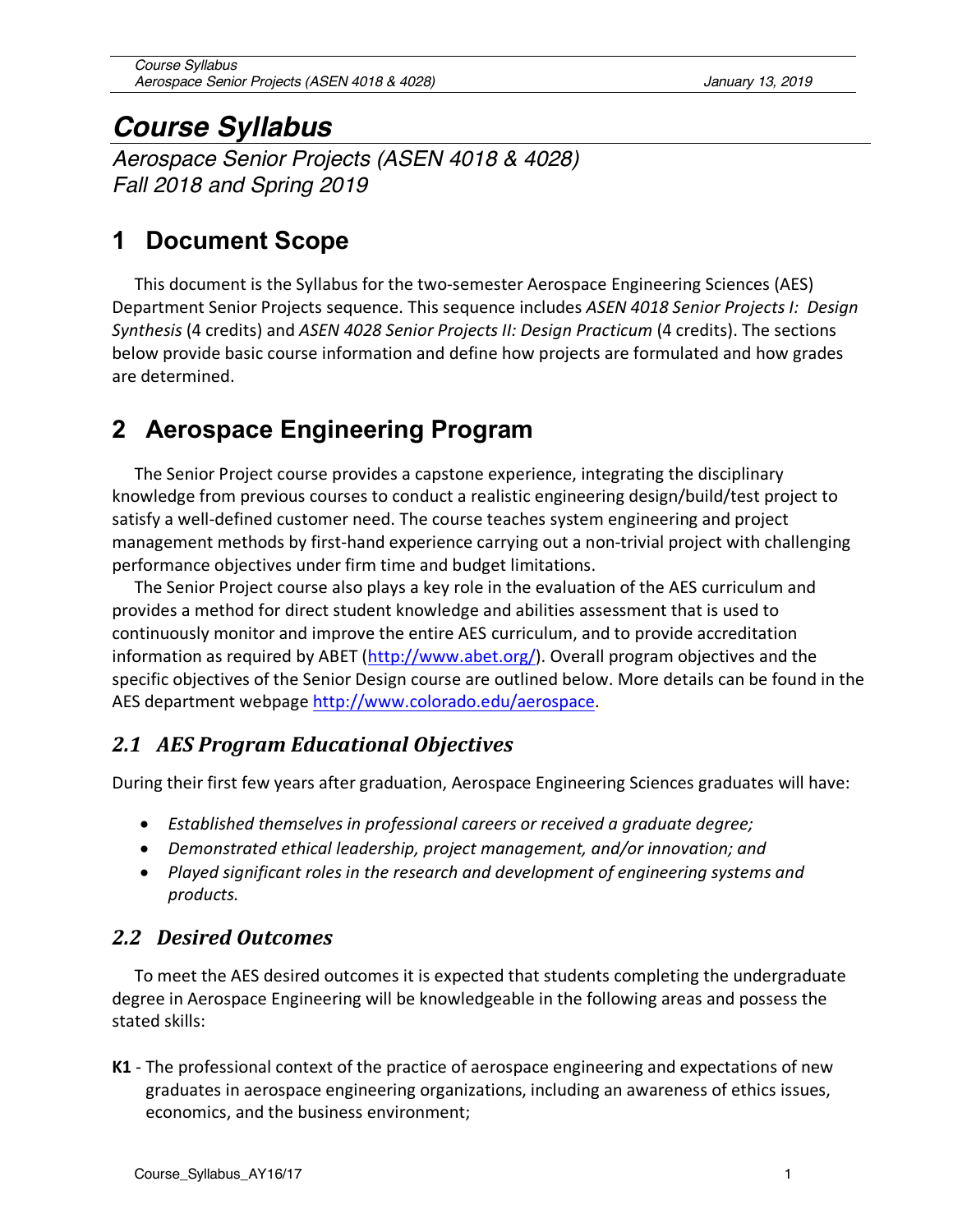- **K2** The history of aerospace engineering, providing a perspective on current events;
- **K3** Aerospace engineering as a highly multidisciplinary endeavor, requiring a systems perspective to integrate technologies and manage complexity; and
- **K4** Major principles and scientific methods underlying the technologies comprising aerospace vehicles and systems.
- In addition, students will have developed the following general skills and abilities:
- **A1** Written, oral, and graphical communication skills;
- **A2** An ability to quantitatively estimate, model, analyze, and compute;
- **A3** An ability to define and conduct experiments using modern laboratory instruments, and to interpret experimental results;
- **A4** An ability to seek out and gather information, enabling independent and lifelong learning;
- **A5** Interpersonal and organizational skills that enable individuals to work effectively in teams;
- **A6** An ability to identify needs, requirements, and constraints, and to design appropriate engineering solutions;
- **A7** An ability to formulate technical problems clearly, and to correctly apply appropriate methods and procedures for their solution;
- **A8** An ability to program computers, and skills in the use of modern engineering analysis, simulation software and operating systems.

# **3 Senior Design Course Description**

## *3.1 Objectives and learning goals*

The overall course objective of the AES Senior Projects sequence (ASEN 4018/4028) is to teach students how to apply their undergraduate academic knowledge to the professional practice of engineering, with a focus on the aerospace field. Although there are many ways this could be done, ASEN 4018/4028 has been designed to focus on the following main learning goals:

- 1) Student's learning in the course should be organized around an engineering design project to develop an engineering solution to a well-defined customer need. Although engineering analysis is used, the focus of the course is on the synthesis of a solution with a recognized value to industry or society.
- 2) Learning should be first-person and experience-based, by doing rather than by hearing or seeing. Accordingly, students should have ownership of their project, with freedom to make their own decisions in the course of the project, and primary responsibility for the outcome. Customers should not dictate how to do the design, only what a successful product should do. Faculty should act as resources (domain expertise, application experience, development guidance) and interim evaluators of the quality of the work, but should not direct the work.
- 3) A broad, end-to-end engineering experience is desired, so that design decisions can be made in the context of the overall practicality and success in serving the prescribed need. The scope of the project should therefore include project definition, articulation of success criteria, conception of credible design options, selection of the best options relative to the project needs and constraints, predictive model development, feasibility analysis, detailed design requirements development, detailed design and component selection, procurement,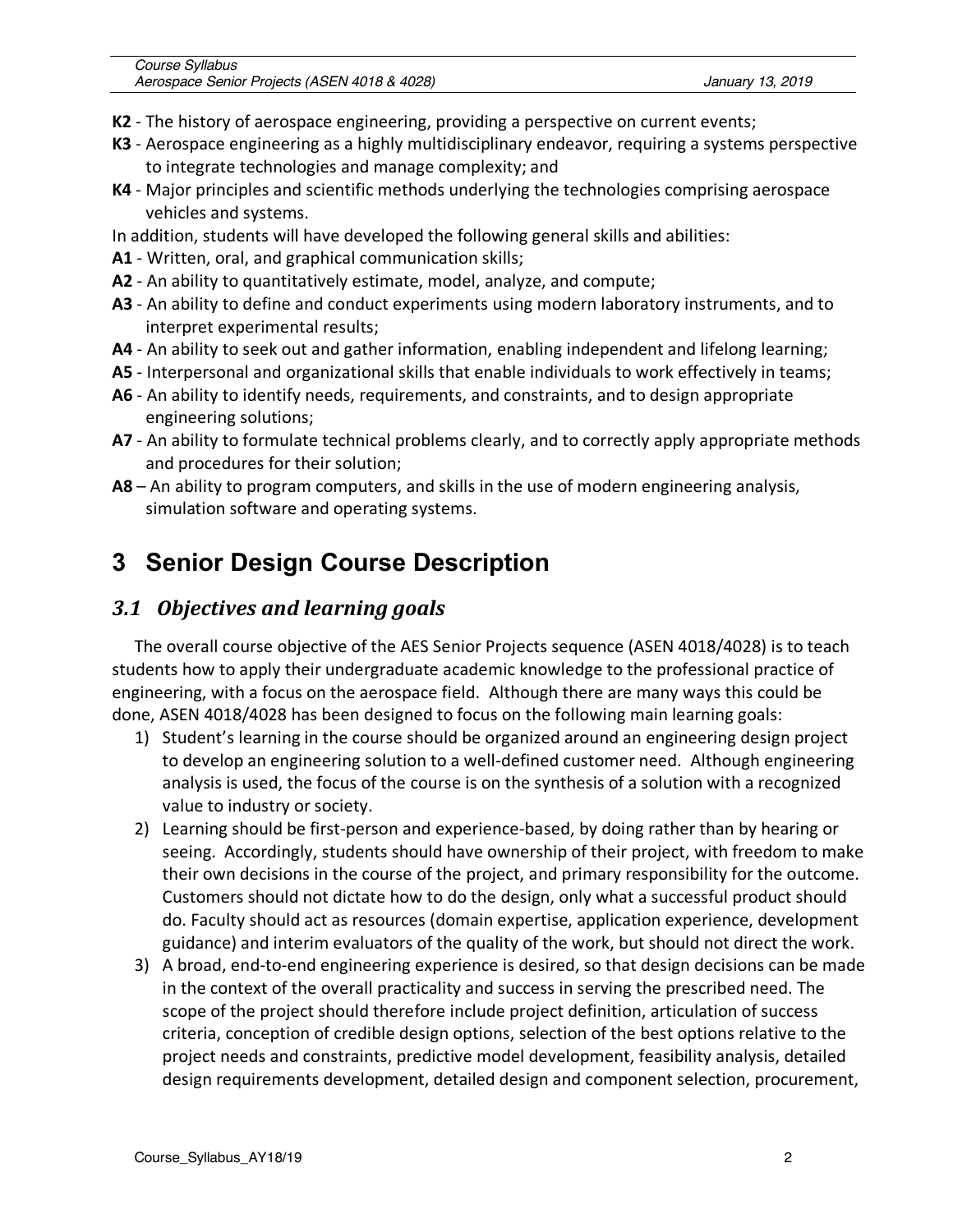manufacturing, integration, verification testing, and functional validation in a representative environment.

- 4) Student's design work should be informed by current industry best practices. A variant of the systems engineering method, suited to the constraints of the course, should be taught, both to assist in the project development itself, and to provide students with some experience in its use. Similarly, a representative set of development milestones and design products should be utilized to break the process down into manageable steps, and to develop experience in documenting and communicating the design progress according to professional engineering standards.
- 5) Projects should be complex enough that the nature of modern engineering endeavors can be experienced, where cooperation within large teams is needed, and a wide range of skills must be brought to bear to produce a viable solution. Accordingly, projects should be multidisciplinary, requiring a breadth of expertise covering mechanical, electrical, and software engineering aspects, distinct roles to be identified on the team, and significant organization and cooperation within the team.
- 6) Provide a significant opportunity for all students to develop leadership skills. Each student should have a recognized leadership role on the team that could be in team organization, financial management, systems engineering, safety, testing, or various discipline-specific technical leadership positions.

Clearly, this set of learning goals touches on the ABET knowledge categories K1-K3, and all eight of the ABET Abilities (Section 2.2). Specific knowledge sub-categories under K4 that Senior Projects fulfills have been defined based on input from industry leaders as follows:

- **K4.1** Development of engineering specifications from system level requirements.
	- The design process, phases and approach
	- Setting system goals and requirements
	- Defining function, concept and architecture
- **K4.2** Engineering design trades and system compromises
	- Tradeoffs, judgment, risk and balance in resolution
	- Disciplinary, multidisciplinary and multi-objective design
	- Prioritization and focus
	- System modeling to ensure goals can be met
- **K4.3** Design and development of mechanical drawings and specifications
- **K4.4** Design and development of software diagrams and specifications
- **K4.5** Design and development of electrical schematics and specifications
- **K4.6** Fabrication techniques and manufacturing processes
- **K4.7** Development of fabrication and integration plans
- **K4.8** Experimental measurement techniques & instrumentation
- **K4.9** Development of experimental test and verification plans
- **K4.11** Development of project management plans
- **K4.10** Project management techniques and practices
- **K4.12** Technical presentations and documentation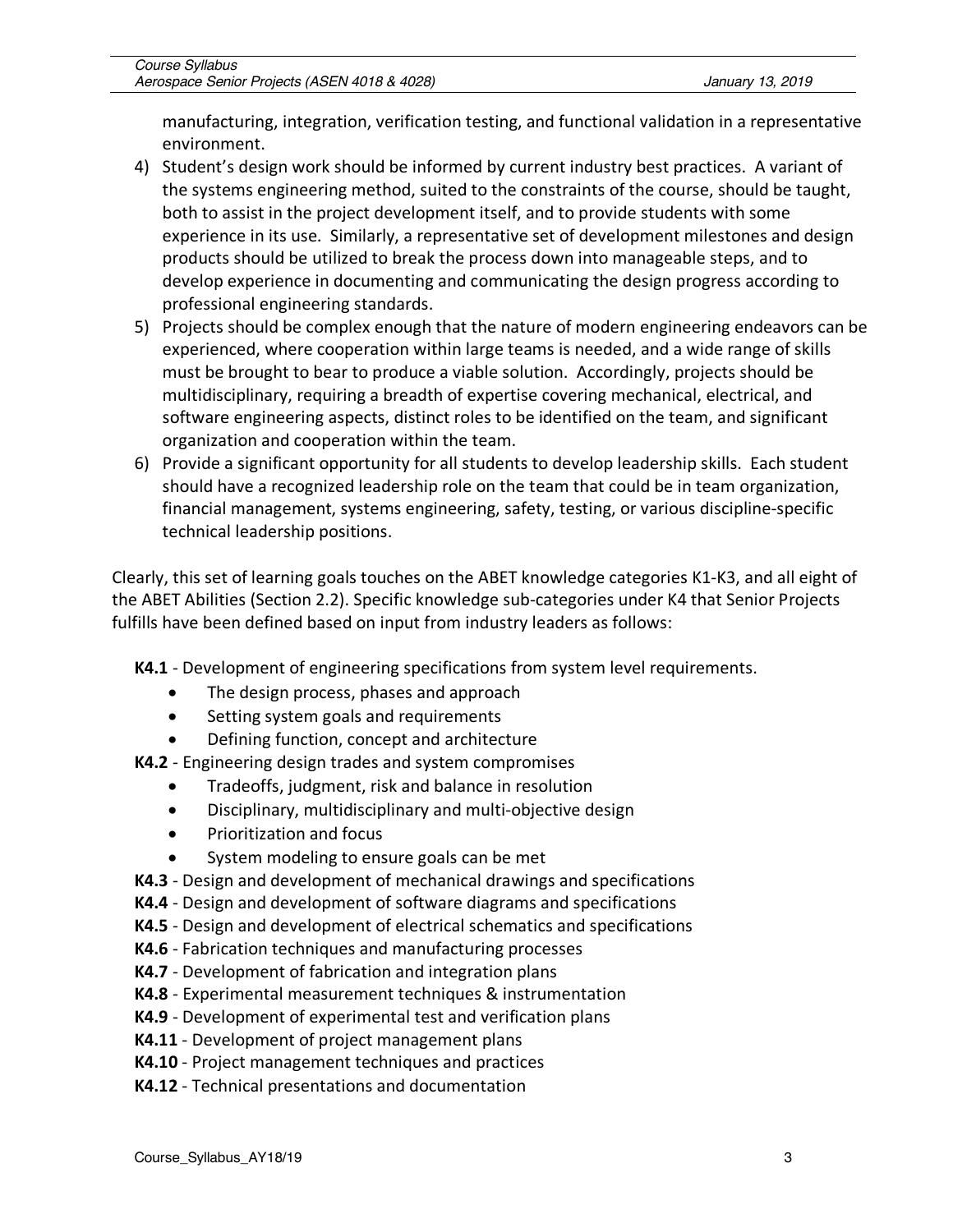| Course Syllabus                              |                  |
|----------------------------------------------|------------------|
| Aerospace Senior Projects (ASEN 4018 & 4028) | January 13, 2019 |

All students are expected to have a basic level of proficiency, defined as "*an ability to participate and contribute to*", all of the topics listed above at the completion of the AES senior projects sequence. Additionally, students should also gain a depth of knowledge, defined as "*skilled in the practice or implementation of*" one or more of these topics.

This course provides the opportunity for students to focus on a complex engineering problem (chosen from a slate of customer-sponsored projects) from conception through testing. Through this process students will learn and have the opportunity to apply fundamental concepts of engineering design, manufacturing and testing. Additionally, students will be expected to apply the knowledge they have learned from previous courses and develop their professional engineering skills during the course.

By the completion of senior projects, students are expected to be able to participate in and contribute to the core knowledge area (K4) in addition to K1-K3 and A1-A8 that constitute the learning goals for the course.

These learning goals are based on input from leaders of industry and academia that represent the skills a practicing engineer will require to be competitive over the next decade in any discipline of engineering.

#### *3.2 Course Overview*

ASEN 4018/4028 provides a hands-on experiential learning process where students are guided through an end-to-end process to conceive, design, manufacture, verify and validate an aerospace related system to satisfy a customer-defined need.

AES students have had some experience working on design cases studies in previous courses, where the objective is to show how a particular technical concept or method can be applied. The objective of senior projects is to design a solution to a larger problem (prescribed need), where the engineering concepts/technologies/methods are not known in advance, and must be determined by the design team based on sound engineering reasoning/modeling/analysis. Also, the course intends to go beyond theory to develop practical solutions that can be manufactured, operated, and tested to directly measure the appropriateness of the chosen approach and quantify its capabilities relative to the prescribed need.

Project ideas can be of two types: design of a new device, vehicle, or system to solve a particular problem, or design of an experimental testbed to characterize new technologies or physical processes. Both of these projects utilize established technology and design principles; they are not, in and of themselves, research projects.

Each project must have a specific *customer* who articulates a need and establishes overall goals of the design project, including functional objectives and appropriate constraints. Customers can be industry professionals or AES faculty. Student proposed projects are not accepted; however students may actively recruit a customer who takes on the following responsibilities:

- 1) to submit a *Notice of Intent* to the Course Coordinator (CC) for the academic year,
- 2) to collaborate with the students on a Project Definition Document that details *Customer Project Requirements* and required student skills,
- 3) to provide funding for the project.

The Customer Guidelines document, which is available from the web or from the CC, discusses the customer's role and responsibilities in more detail. Deadlines for project proposal submission will apply.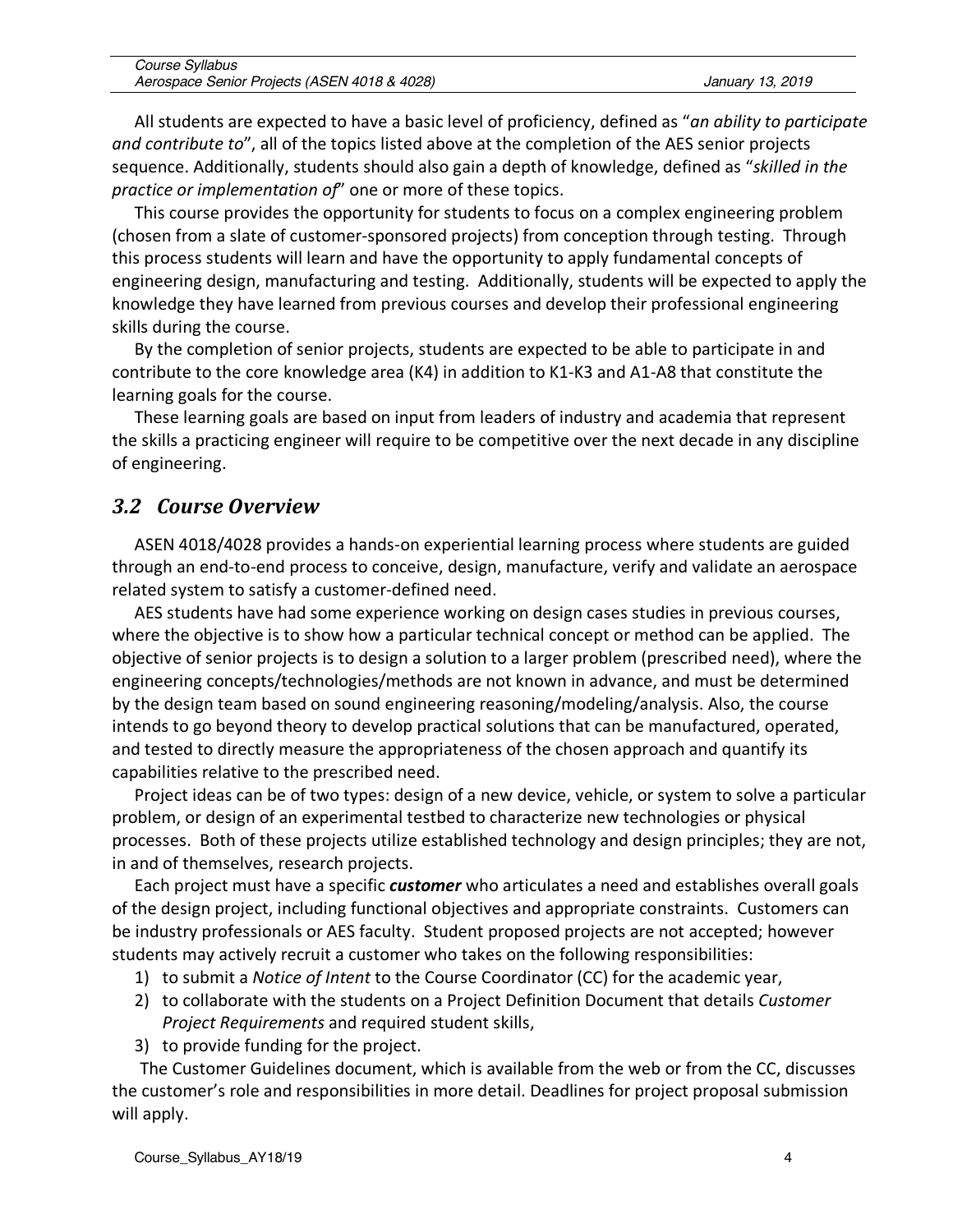| Course Syllabus                              |                  |
|----------------------------------------------|------------------|
| Aerospace Senior Projects (ASEN 4018 & 4028) | January 13, 2019 |

Because every project is different, the course teaches students about the engineering process using a "mentoring" approach, as opposed to the familiar "lecture/lab" method. Each group will have one faculty advisor who shall meet weekly to guide students through the process, offer advice as needed, and evaluate individual student contributions to the group effort. Lectures in support of design development are offered by AES faculty and guest speakers from industry. Workshops are conducted, as needed, to provide specific technical assistance that benefits multiple projects. These and other resources are used by the project teams to carry out their design to meet customer objectives and satisfy the course deliverables. It is important to note that *the conduct of each project is the responsibility of the student team*.

Individual and group work on each project is evaluated by the *Project Advisory Board*, composed of the project faculty advisors, the CC, and AES technical staff. The PAB conducts formal reviews of project milestones at specific times during the semester, and these results are the primary source of data for compiling the team grade. Individual grades will be computed as differential adjustments from the team grade, using faculty and external mentor evaluations, peer and self-evaluations, lab notebooks, and PAB discussions. The evaluation process is based on the specific learning goals listed in sections 2.2 and 3.1. Not all learning goals will be assessed at each milestone, so students will receive specific details on the aspects to be evaluated in each assignment. More details on grading can be found in section 6.0.

The graded deliverables in the course are as follows.

#### **3.2.1 Project Definition Document (PDD)**

- Written document
- Define specific project objectives and scope

#### **3.2.2 Conceptual Design Document (CDD)**

- Written document
- Define project functional requirements
- Conceive of several top-level design approaches and conduct trade studies to select a baseline approach.

#### **3.2.3 Preliminary Design Review (PDR)**

- Oral team presentation based on a PowerPoint document
- Provide engineering evidence of feasibility of the proposed baseline design

#### **3.2.4 Critical Design Review (CDR)**

- Oral team presentation based on a power point document
- Identify and address critical project elements for success
- Preliminary prototyping and testing results
- Detailed design trade-offs and selections
- Test planning
- Costing and program planning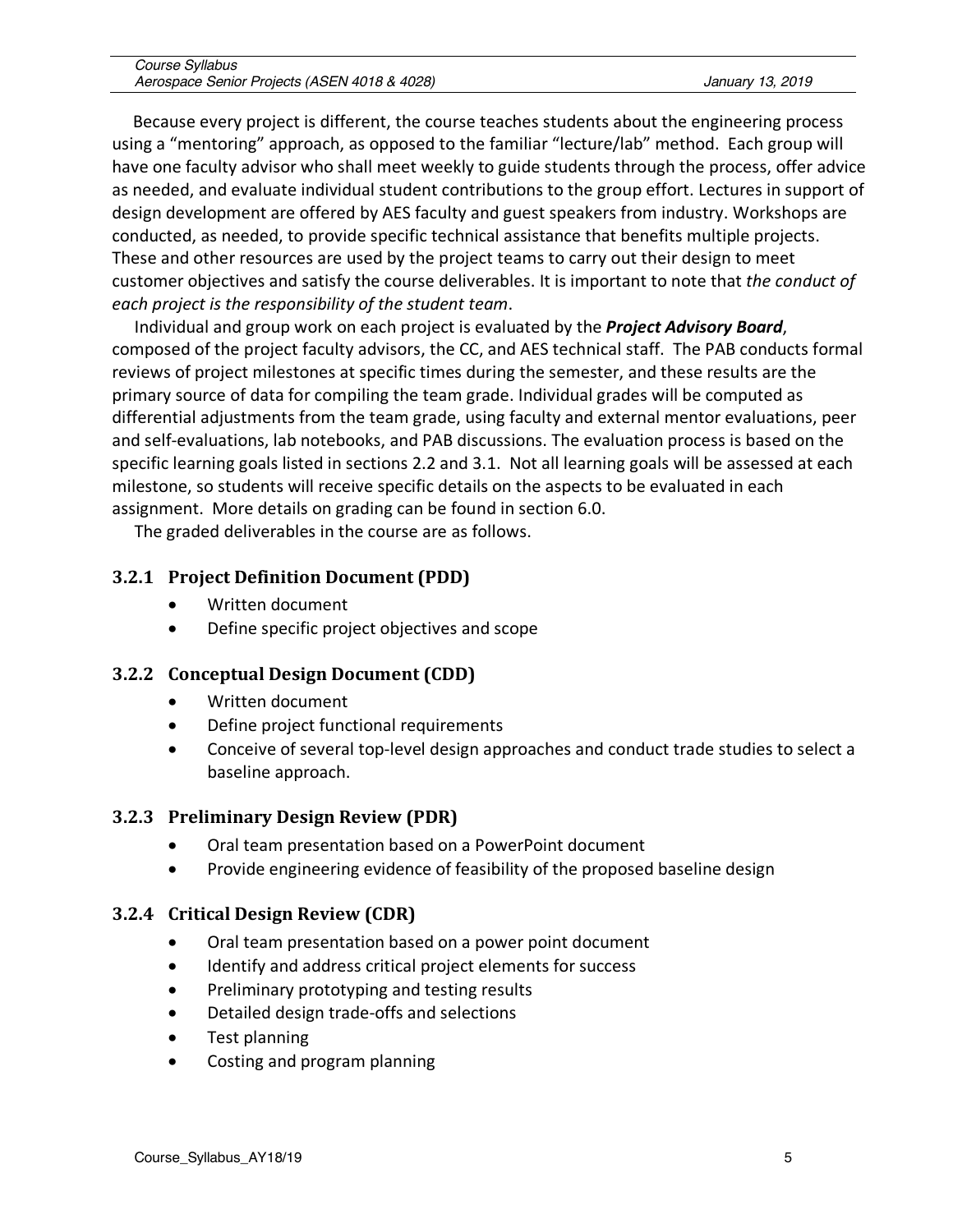#### **3.2.5** Fall Final Report (FFR)

- Comprehensive written report for the Fall design synthesis portion of the project
- Details of the design trades, analyses, and specifications development
- Collected detailed information: drawings, schematics, code, manufacturer's spec sheets, preliminary test data

#### **3.2.6 Manufacturing Status Review (MSR)**

- Oral team presentations based on a PowerPoint document
- Status report on parts procurement and fabrication
- Detailed system integration plan

#### **3.2.7 Test Readiness Review (TRR)**

- Oral team presentation based on a PowerPoint document
- Review test objectives, designs, and plans
- Safety analysis of test plans

#### **3.2.8 Spring Final Review (SFR)**

- Oral team presentation based on a PowerPoint document
- Comprehensive description of the whole project
- Emphasis on test results and evaluation relative to project objectives and requirements.
- Validation of engineering models
- Convey an in-depth understanding of the project

#### **3.2.9 Project Final Report (PFR)**

- Comprehensive written document covering the whole project
- Serves as the basis for future work
- Provides an in-depth discussion of main project elements
- Provides an archive of detailed project information
- Lessons learned and best practices

#### **3.2.10 Senior Design Symposium (SDS)**

- Symposium open to industry and other invitees
- Brief oral presentations to convey project highlights
- Poster presentation session to demonstrate project and discuss details

#### **3.2.11 AIAA Region V Conference Paper (or equivalent with permission)**

- Required paper written according to AIAA guidelines
- Submission and presentation at the AIAA Region V Student Conference is voluntary (based on advisor recommendation)

## *3.3 Pre-Requisites*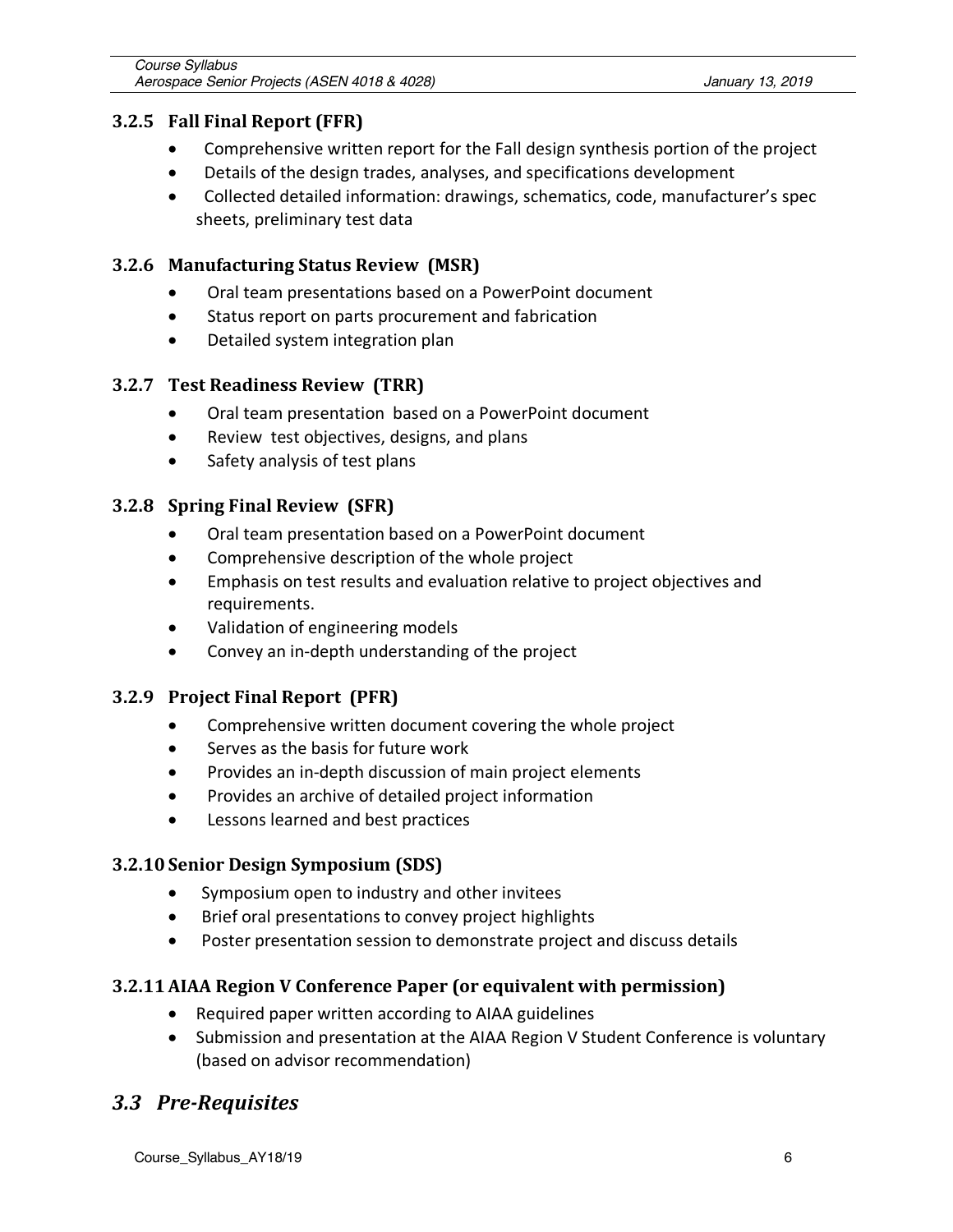#### **3.3.1 Pre-Requisites for ASEN 4018**

Students in ASEN 4018 (4 credits) are required to have senior academic standing at the beginning of the fall semester. Senior standing in AES implies that you have completed all the Aerospace Engineering Sciences required courses through the junior year with a grade of C or better. If you are deficient in any of the pre-requisites for this course you must submit a course petition form to your AES undergraduate advisor, who can provide guidance and details on this process. The petition will be reviewed by the Associate Chair of Undergraduate Studies and a decision will be made in a timely manner. The student must provide a compelling reason why an unmet pre-requisite would not hamper the conduct of a Senior Project for a petition to be considered.

### **3.3.2 Pre-Requisites for ASEN 4028**

ASEN 4018 (with a C grade or better) and the consent of the senior projects CC are prerequisites for ASEN 4028**. Students who have not successfully completed ASEN 4018 with at least a grade of C will not be allowed to register for ASEN 4028.** In such cases students will be required to begin the course sequence again in the next academic year starting with ASEN 4018.

## *3.4 Course Meetings*

#### **3.4.1 ASEN 4018, Fall semester**

Lectures: generally Mondays (50 minutes) Workshops: generally Wednesdays (50 minutes) Labs (generally team meetings): Tuesdays, Thursdays (110 minutes each) (see the course calendar for specific instances and times)

## **3.4.2** Attendance for ASEN 4018

**Students are required to attend all lecture and lab periods during the first three weeks of the semester. These are of critical importance to team formation and project definition**. After the third week of the semester students are expected to attend ALL Monday lectures and any Wednesday workshops that are applicable based on their team role. **The calendar shows mandated attendance as lecture and lab times colored in red.** Not attending those may have serious consequences for your team, the success of your design, and for your grade. Updates in the Syllabus and other course announcements will be posted on course Canvas web site. Multiple technical workshops may be held during the scheduled Wednesday timeslot and students can choose the most applicable one. Students are required to attend all of their scheduled team meetings; this includes additionally scheduled team meetings where the advisors are not present. During the preliminary and critical design review weeks, students are expected to attend ALL labs and lecture periods to listen to the presentations from all teams, unless otherwise stated by the CC. This is an important way to observe effective techniques, and to avoid unfortunate mistakes.

## **3.4.3 ASEN 4028, Spring semester**

Lectures: Weekly lectures on Monday. Labs: Tuesdays, Wednesdays, and Thursdays (see calendar; dates/times subject to change)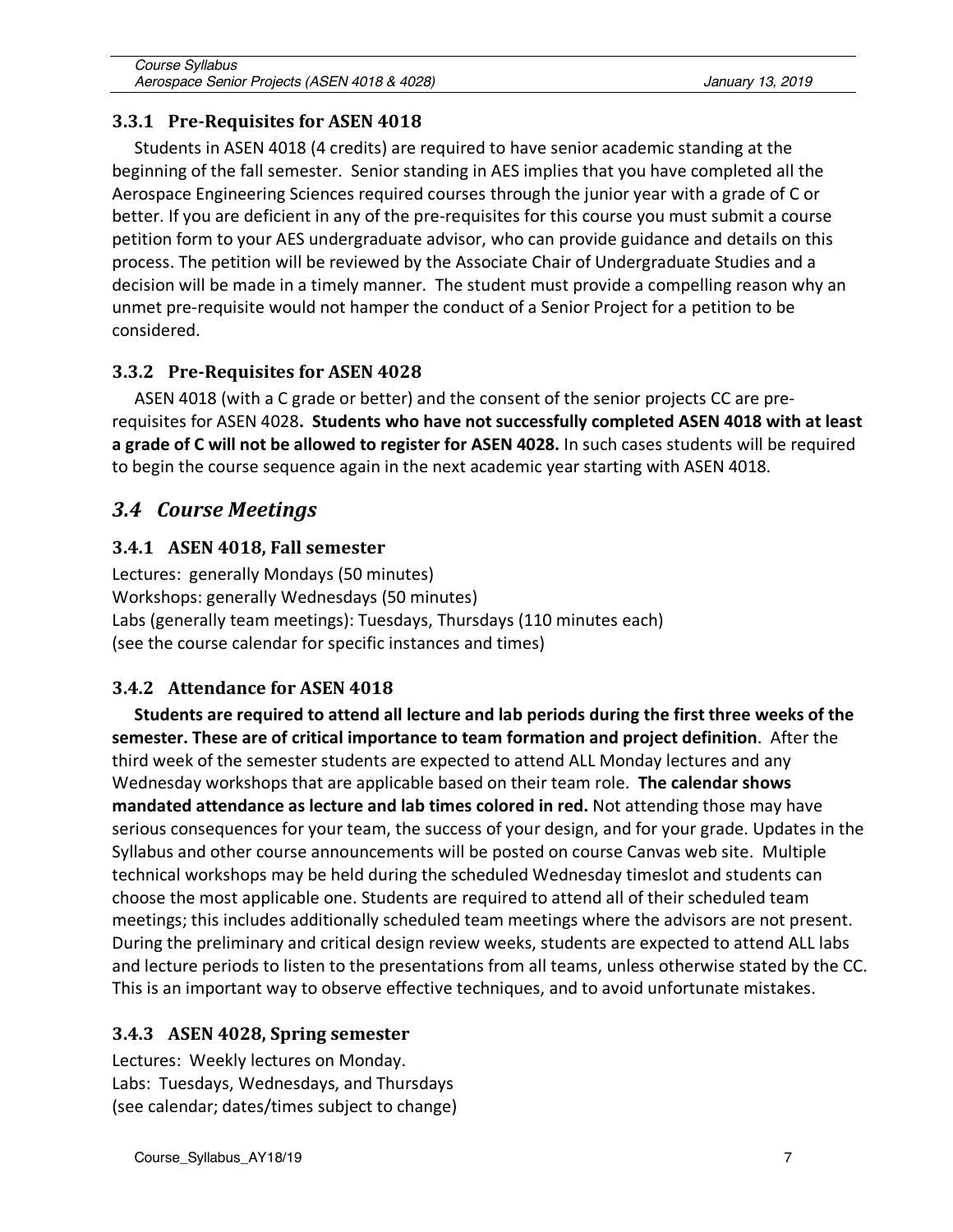#### **3.4.4** Attendance for ASEN 4028

During the spring semester students will be working with their teams on fabrication and construction. There are no regular lectures scheduled at this time, but opportunities for industry speakers sometimes arise. Team meeting times will be determined by each team (with consent of the CC) but will nominally be held during the regular class meeting times. A schedule will be posted in the Spring calendar. **The calendar shows mandated attendance as lecture and lab times colored in red.**

#### **3.4.5 Scheduling of Reviews**

All reviews will be scheduled during the regular class times, both labs, workshops, and lectures. **All students must attend all major reviews (PDR, CDR, SFR)**, unless a prior arrangement has been made with the CC. Attendance at reviews is a component of your individual grade (See Section 0). The Manufacturing Status and Test Readiness Reviews (ASEN 4028) must be attended by the presenting teams only; other students are welcome to attend if they wish.

Because the reviews start the day after the assignments are submitted, and it is necessary to process and distribute the reviews to the PAB, **late review materials will not be accepted**. If you have not completed your review preparations, you should submit what you have by the deadline. To maintain fairness, only the submitted review materials may be presented. No supplements after the deadline will be allowed. However, articles may be brought in to show during the presentations.

Projects with industry and other external customer support may schedule additional reviews, with CC approval.

#### *3.5 Major Course Dates*

A course calendar will be made available on the course Canvas web site. Students should utilize this resource for detailed scheduling information. However, the tentative dates for major course milestones are listed below.

#### **3.5.1 ASEN 4018**

- Team Formation: week 1
- Project Definition Document, week 3
- Conceptual Design Document, week 5
- Preliminary Design Review, weeks 8, 9
- Critical Design Review, weeks 15,16
- Fall Final Report, week 17

#### **3.5.2 ASEN 4028**

- Manufacturing Status Review, week 4
- Test Readiness Review, week 8
- AIAA Paper, week 9
- Last Machining Day, week 10
- Spring Final Review, weeks 15, 16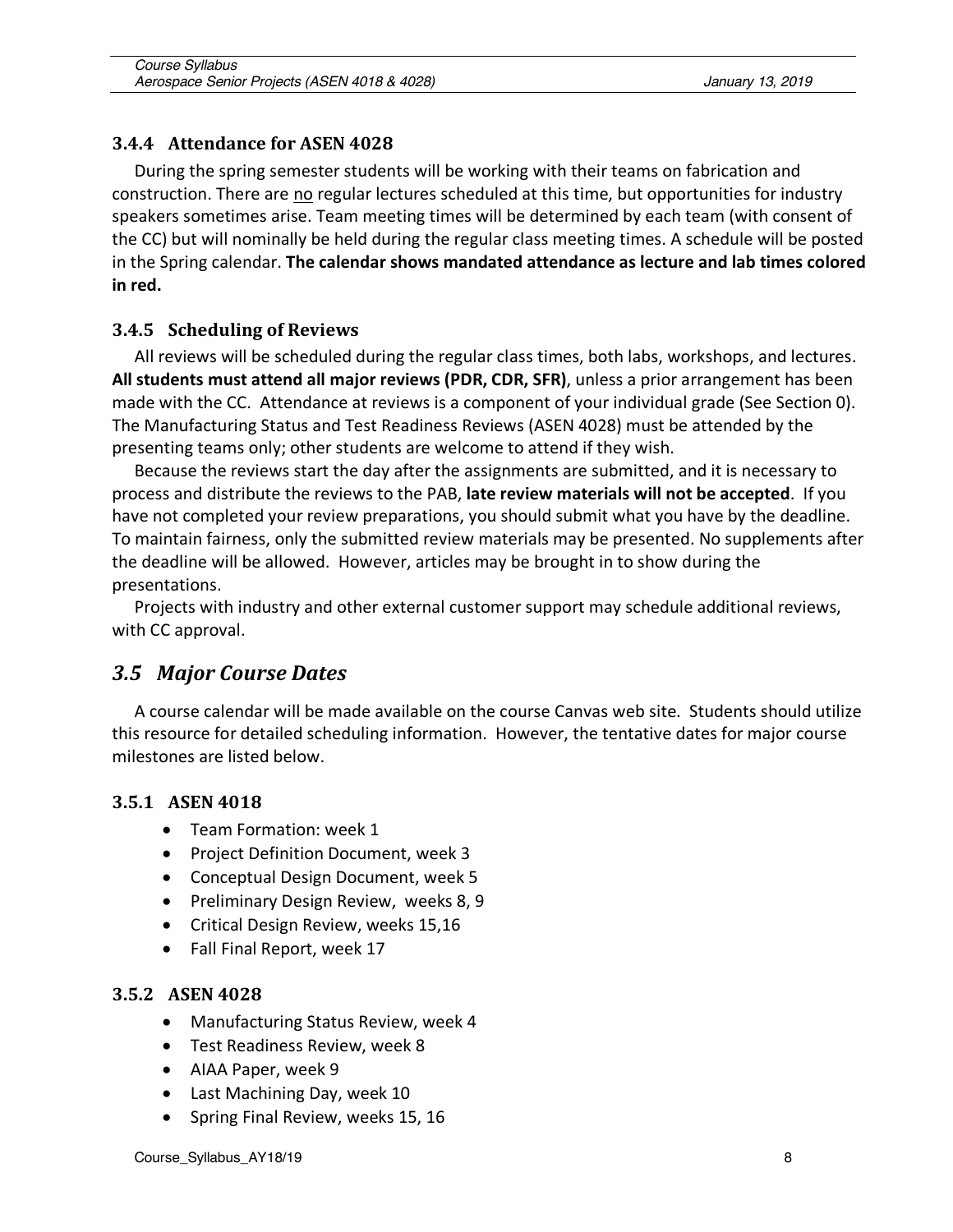- ITLL Expo voluntary, recommended
- Senior Design Symposium, week 14
- Project Final Report, week 16
- Final Check Out form, week 16

#### *3.6 Course time commitment*

AES senior projects is a 4 credit course each semester, and like all courses students are expected to commit 4 hours per week for each credit. This means students should expect to commit at least **16 hours** each week to senior projects. This includes class and group meeting times. However, accomplishments are graded, not time spent, and they often require additional time outside of class and group meetings. In many cases motivated students commit over 20 hours each week to senior projects.

### *3.7 Assignments and Requirements*

#### **3.7.1** The following assignments will be given, corresponding to each deliverable:

Fall Semester:

**Assign. 1:** Project Definition Document (PDD)

**Assign. 2:** Conceptual Design Document (CDD)

**Assign. 3:** Preliminary Design Review (PDR), accompanied by a peer review and self-evaluation

**Assign. 4:** Critical Design Review (CDR), accompanied by a peer review

**Assign. 5:** Fall Final Report (FFR), accompanied by a self-evaluation

Spring Semester:

**Assign. 6:** Manufacturing Status Review (MSR)

**Assign. 7:** Test Readiness Review (TRR), accompanied by a peer review and self-evaluation **Assign. 8:** AIAA Paper

**Assign. 9:** Spring Project Review (SPR), accompanied by a peer review

**Assign. 10:** Symposium Presentation and Poster (SPP)

**Assign. 11:** Project Final Report (PFR), accompanied by a self-evaluation

#### **3.7.2 Presentation/Report Requirements.**

Presentations are given by the team. However, due to time constraints, only a portion of the team can present at each review. **Each student is required to orally present at least once each semester. The maximum number of student presenters per review is 6**. In ASEN 4018 there are 2 opportunities and in ASEN 4028 there are 3 opportunities to present.

Final reports (Fall and Spring) are written by the whole team. **Each team member must be lead author of at least one substantial section of each of these major reports**. Team members may be co-author on one or more sections. These contributions must be properly attributed, in a separate section for that purpose, as report authorship is used in part to establish individual grade adjustments from the group grades.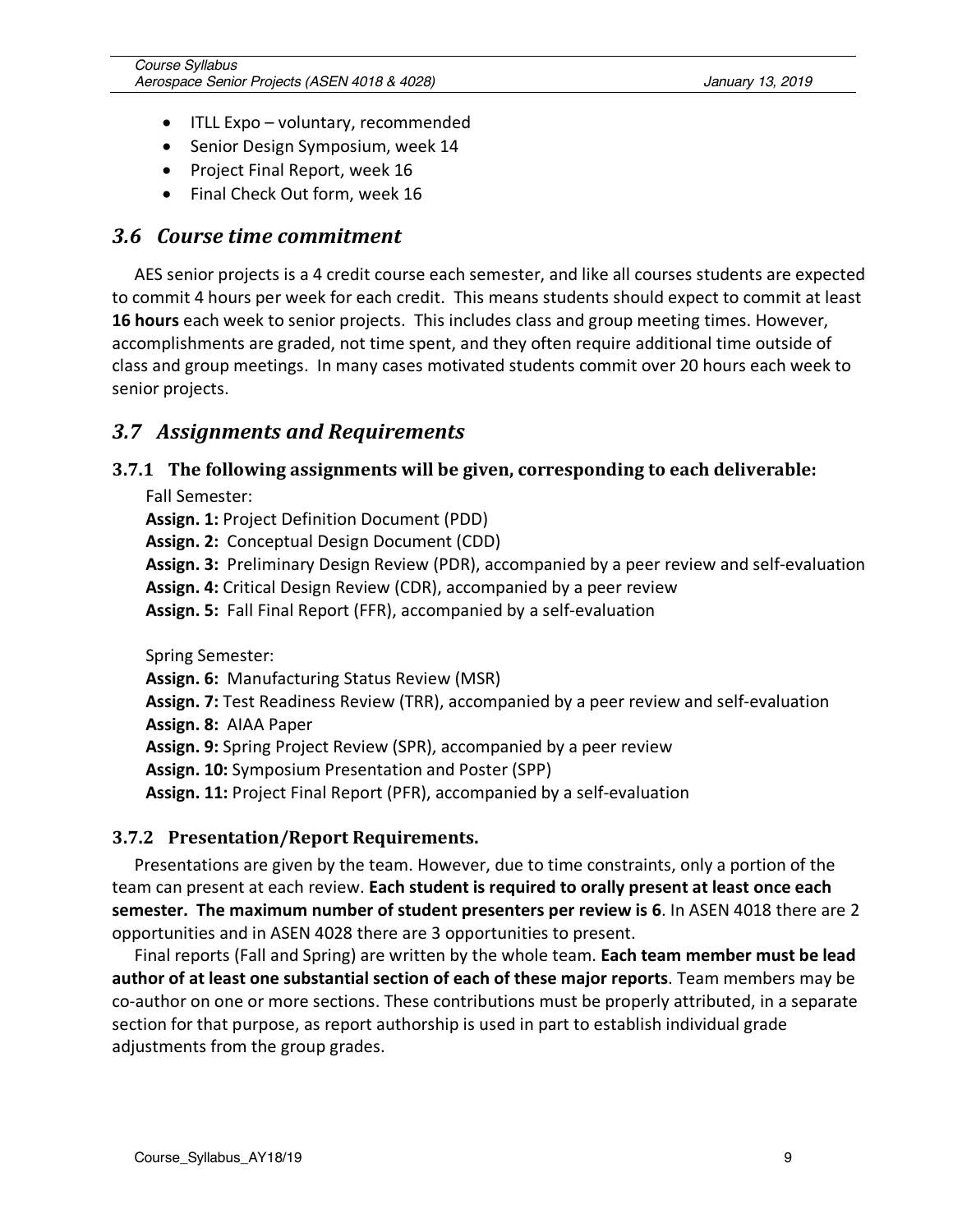## **4 Resources**

## **4.1** Available meeting, design and construction space

#### **4.1.1 Lockheed-Martin (LM) Room (ECAE 1B16)**

The Lockheed-Martin room is reserved exclusively for the use of AES projects courses. This room may be scheduled for weekly team and advisor meetings or used for breakout work. A room schedule is posted on the AES Department website. The LM room may also be scheduled for regular PAB meetings. All students enrolled in senior projects must sign the **Lockheed Martin Room Policy** to receive card access to the LM room. Access to LM is restricted and entry is registered electronically. LM is a shared meeting room and it is expected you will keep this space clean. **Construction of any kind is prohibited in the LM room**.

#### **4.1.2 Senior Project Lab (ECAE 1B55)**

Each team will be assigned space in the senior projects lab for construction and assembly of their projects. Please respect your peers and do not disturb any items that do not belong to your team. Each team will also have a storage cabinet where they can put any supplies or sensitive equipment. Remember this is a shared space and you should return tools and clean up any messes when finished. Use of paints, thinners, epoxies or other potentially hazardous materials is not permitted in this space without prior approval of Matt Rhode or Trudy Schwartz. All work conducted in this space must be in accordance with all pertinent university safety policies.

#### **4.1.3 Senior Projects/BioServe Conference Room (ECAE 1B14)**

The small conference room on the northwest corner of the senior projects lab is accessible from the senior projects lab. This room is not currently scheduled but is available for student meetings.

#### **4.1.4 AES Machine Shop (ECAE 1B35)**

The AES machine shop is accessible daily when Matt Rhode, Adrian Stang or a designated assistant is available, and after completing the required safety training and machining workshop.

#### **4.1.5 AES Electronics Shop (ECAE 1B26)**

The AES electronics shop can provide limited space for electronics fabrication, integration and test. Access must be requested through Trudy Schwartz and space will be provided as available.

#### **4.1.6 AES Electronics and Manufacturing Shop (ECNT 1B19)**

The AES electronics and Manufacturing shop can provide limited space for electronics fabrication, integration and test. Access must be requested through Bobby Hodgkinson and space will be provided as available.

#### **4.1.7 AES/ME Composites Lab (ECME 1B35)**

The AES and ME departments have developed a composite fabrication lab to be shared by the two departments and to be used for both teaching and research. Contact Matt Rhode to obtain access to the shop.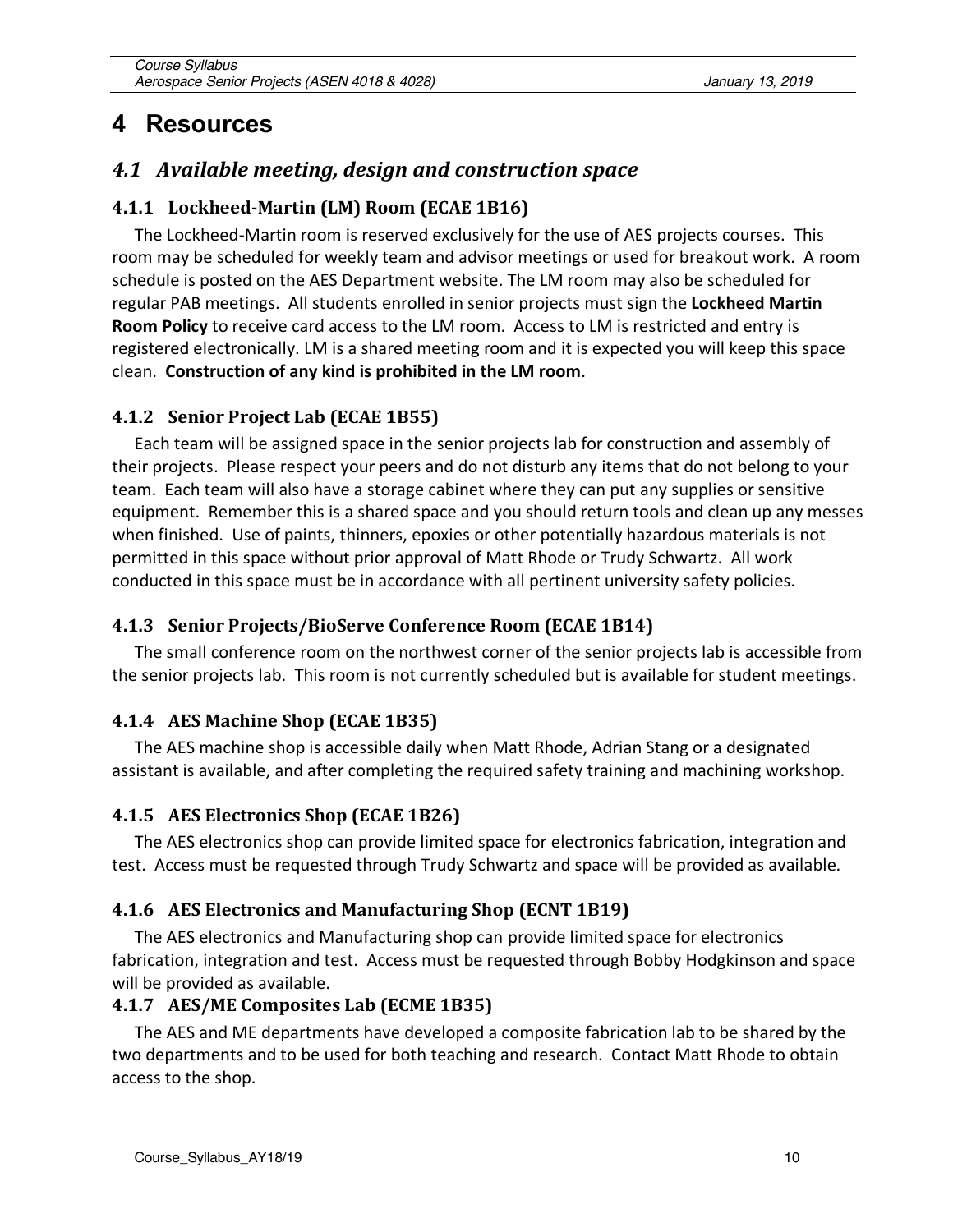#### **4.1.8 ITLL Resources**

All AES students have access to the ITLL, which includes the lab plazas, breakout rooms, student meeting rooms, electronics shop and the machine shop. Some software, such as SolidWorks, LabVIEW, etc. are available in the lab plaza. Equipment for prototyping is available. Students must contact Kai Amey (ameyexc@colorado.edu) or Dan Godrick (Daniel.Godrick@colorado.edu) if ITLL resources are needed. Senior Projects students can also use these spaces for their computer work, but are encouraged to use AES resources first to reduce the load on ITLL.

#### **4.1.9 Faculty Labs / Special Equipment**

In some cases, e.g., when faculty are acting as project customers, research labs may be made available for student use. This option is typically assessed on a project by project basis. If you are working in a faculty lab please respect the fact that others, most likely graduate students, may be using the same space for their research. Please coordinate with the faculty who is providing the lab to learn the rules and expectations for people using the lab.

## *4.2 Web Sites*

The course web site can be found at https://canvas.colorado.edu/. All course materials will be posted there, as well as announcements, assignments, and the corresponding grades. Grades are visible only to individual students.

#### The archive web site is: http://www.colorado.edu/aerospace/current-

students/undergraduates/senior-design-projects. You may need to copy and paste the link directly into your browser. Teams have the opportunity to develop their own team websites on that server. Links to deliverables from previous projects may be helpful in the development of your own reports and presentations.

#### *4.3 Email List Server*

The course roster provided by the University as part of the **myCUinfo** system will be utilized as the course email list. You do not need to subscribe to that list. Messages will be sent to your official CU email account. Replies to this email will not go to the group but will be directed to the CC.

Any course-wide announcements or postings will be available on the class Canvas web site.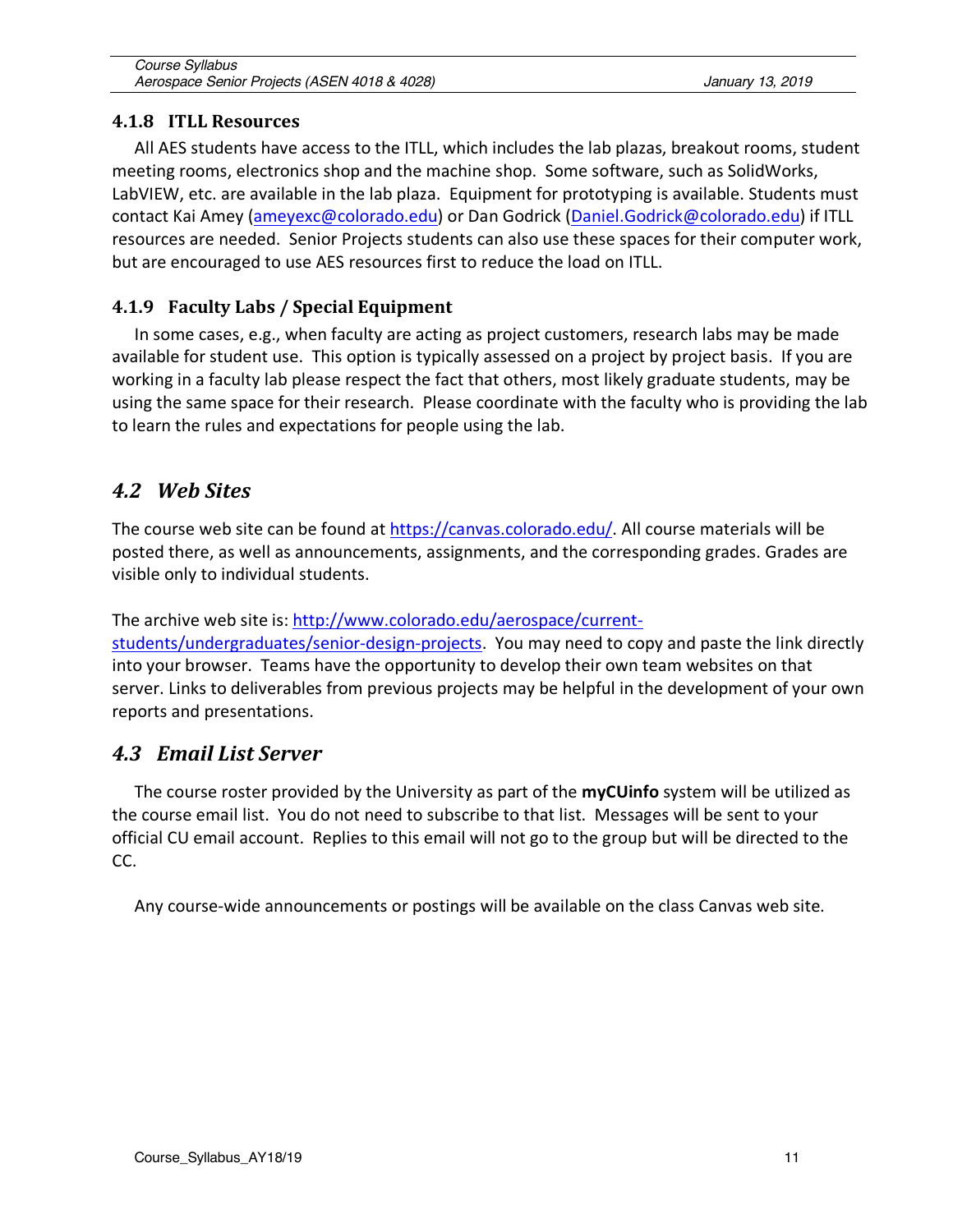#### *4.4 Senior Design Mailbox*

Each team will receive a project mailbox located in the Lockheed Martin Room on the East wall. Mailboxes are used to deposit and return reports and notebooks. These are not intended to be used for messages for the PAB; use e-mail for this purpose.

## *4.5 Project Costs*

Details about the financial requirements and expectations for senior projects can be found in the **Financial Management Requirement Document** which is available through the course website. A brief overview is provided below.

#### **4.5.1 Budget**

All projects are allotted a budget of \$5,000 (AY 2017/2018) for project purchases. The budget will come from funds committed by a customer. Customers may provide additional operational funding as delineated in the **Customer Requirements Document** which is available from the CC or the course website.

In many cases students apply for additional support from

- the EEF and UROP programs within the University of Colorado.
- Corporations often provide in-kind donations or university discounts.

It is the responsibility of the teams to inquire about such support.

If students would like to pursue other external funding opportunities they must coordinate those efforts with the CC and the customer before proceeding.

#### **4.5.2 Procedures**

All teams are required to have a Financial Lead (FL) who will be responsible for their team following the established procedures in the **Financial Management Requirement Document** and accounting for all the financial transactions.

## **5 Student Requirements**

#### *5.1 Project Teams*

The AES department will endeavor to provide enough projects through external and internal funding sources to support **10-12 person teams**. The intent is to staff each project with an approximately equal number of students; exact numbers depend on current enrollment. Students will be placed on project teams from the slate of current projects through a self-selection process. The process will give students the opportunity to work on a project of interest to them, but just as important, it will strive to ensure that each project is staffed with individuals who either possess or is willing to develop the skills needed to make the project a success. In the event that projects are under or over staffed after the self-selection process, the CC with input from the PAB has final authority on team composition to ensure reasonable balance among teams.

Teams that form in advance of the senior year, e.g. to explore project ideas of interest and funding, will have priority in selection for that project, but only up to groups of five (5) students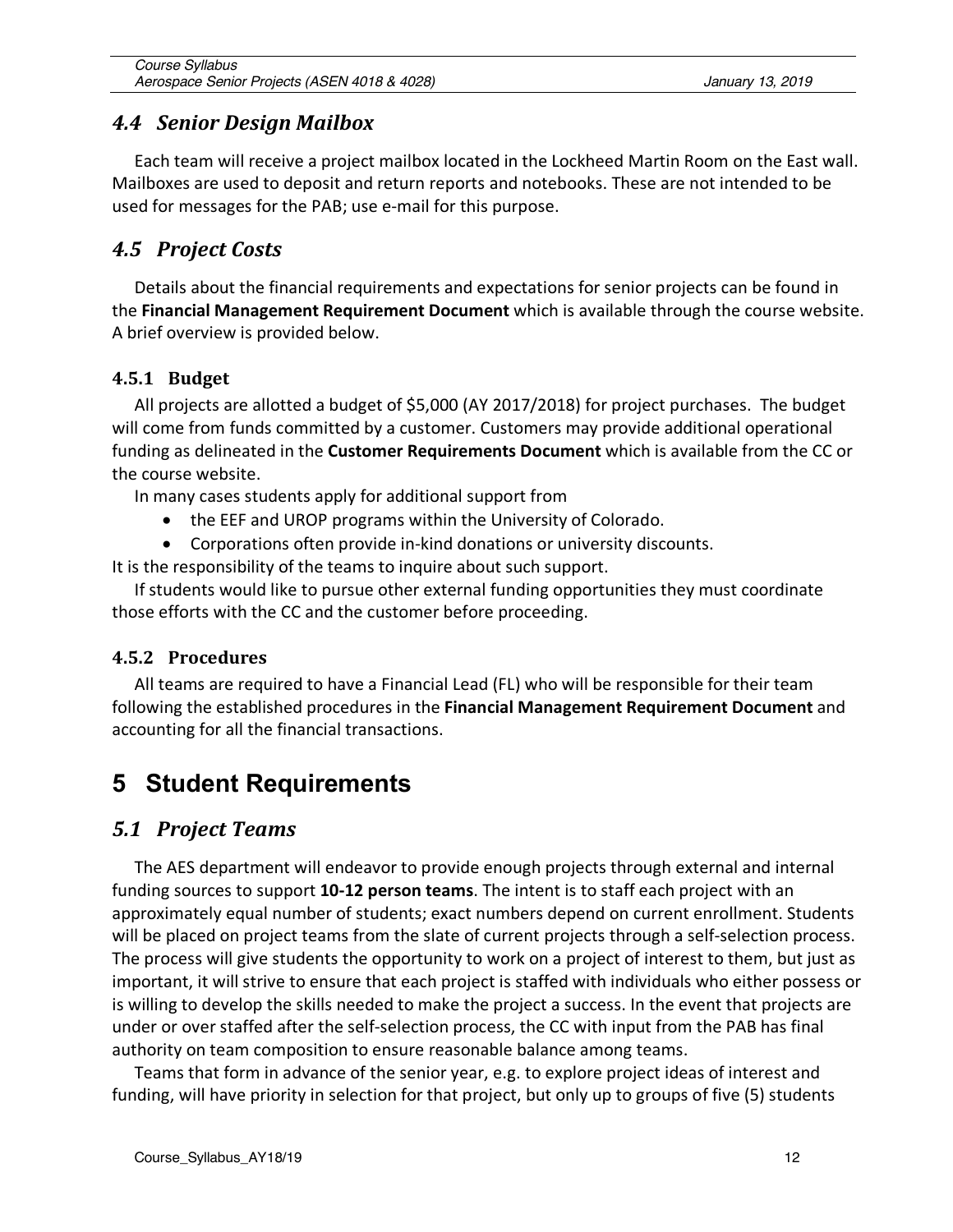| Course Syllabus                              |                  |
|----------------------------------------------|------------------|
| Aerospace Senior Projects (ASEN 4018 & 4028) | January 13, 2019 |

listed on the Notice of Intent form for that project. However, there is no guarantee that any such project will be among the slate of approved projects.

In the first week of class, the slate of projects will be presented, and students should rank projects according to their interest. Some iteration is typically needed to formulate teams with the required expertise and evenly balanced numbers of team members across groups. Once formed, each team shall choose a Project Champion to lead team meetings until final selection of a Project Manager is made later in the semester.

Every team member must take a leadership role in the project, and each of the following roles must be represented. No person can perform more than one of these key roles.

- Project Manager (PM)
- Systems Engineer (SE)
- Manufacturing Lead (ML)
- Test/Safety Lead (T/SL)
- Financial Lead (FL)
- Technical Leads (these are project-specific, but must cover the major design areas in the course: mechanical (includes fluid/thermal/optical), electronics, and software)

All members of the team must have a technical contribution to the project. Team organization may be changed as project needs evolve, but each member must have a clear leadership role in the project at all times.

## *5.2 Safety*

Safety shall be a primary concern for all students, faculty, and staff in Senior Projects. Students must take the required training if they plan to use Department and/or ITLL shops, and all students must attend an environmental health and safety training workshop. Any work conducted in senior projects must be done in accordance with all university safety policies which can be found at http://ehs.colorado.edu/. Any activity on the project that has a potential safety impact will be first cleared by Matt Rhode, Bobby Hodgkinson and Trudy Schwartz.

## *5.3 Text*

There is no required text for this course. Recommended reading includes:

"*TeamWork, what must go right/what can go wrong*" by C.E. Larson, F.M.J. Lafasto, SAGE Publications, 1989.

"Decision Making & Problem Solving Strategies", John Adair, Kogan-Page, 2007.

"Design-Driven Innovation", Robert Verganti, Harvard Business Press, 2009.

"Design-Inspired Innovation", James Utterback, et al., World Scientific, 2007.

"Open Innovation", Henry Chesbrough, Harvard Business School Press, 2003.

Project managers are encouraged to read

"*The TEAM Handbook*," by P.R. Scholtes, B.L. Joiner, B.J. Streibel, Oriel Inc. 2003.

"Just Enough Project Management" by Curtis R. Cook, McGraw-Hill 2005.

"Guide to the Preparation of Operational Concept Documents", ANSI/AIAA G-043A-2012

Systems Engineers are encouraged to read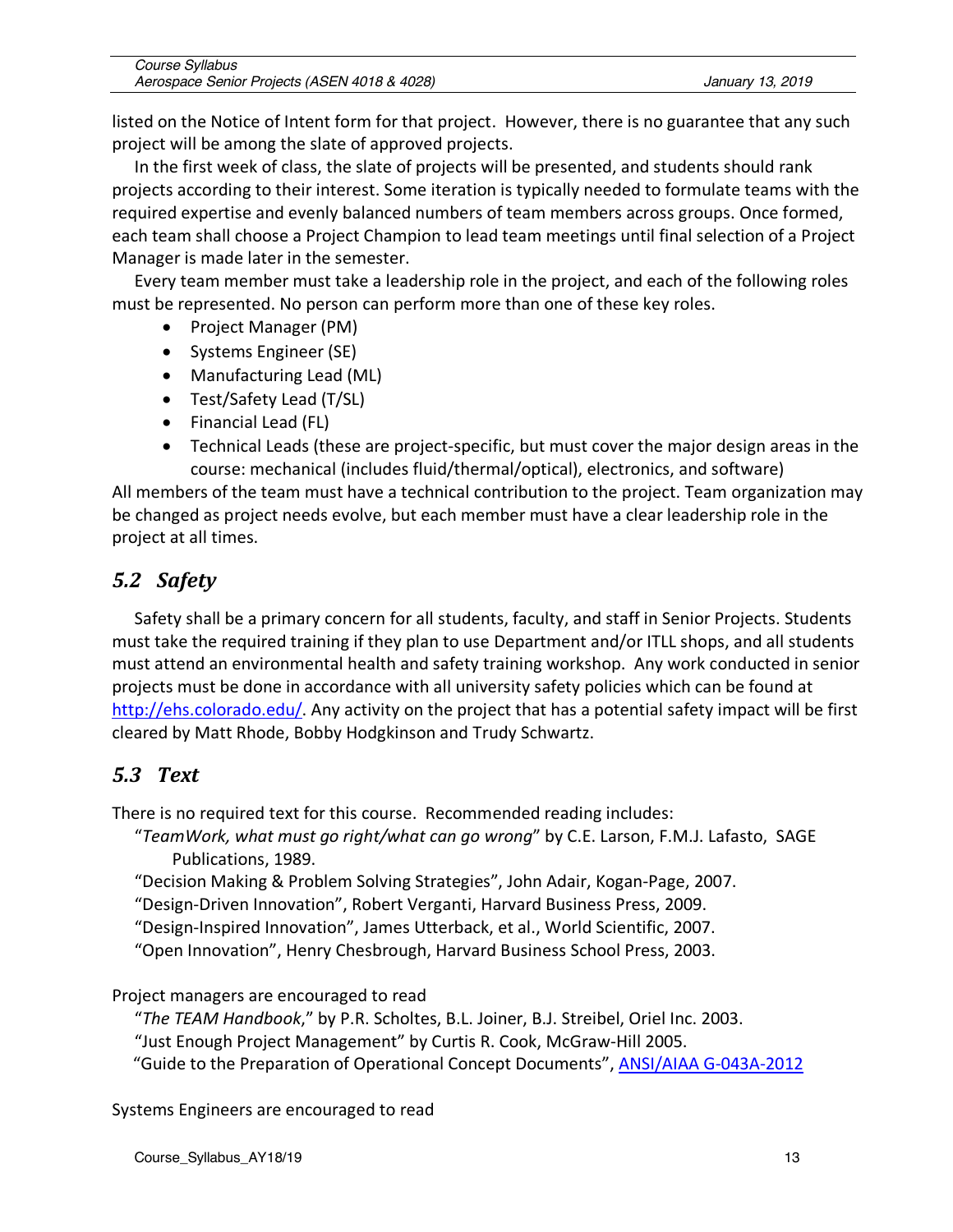"*Systems Engineering and Analysis*," B.S.Blanchard, and W.J.Fabrycky, Prentice Hall, 2006. NASA Systems Engineering Website: http://spacese.spacegrant.org/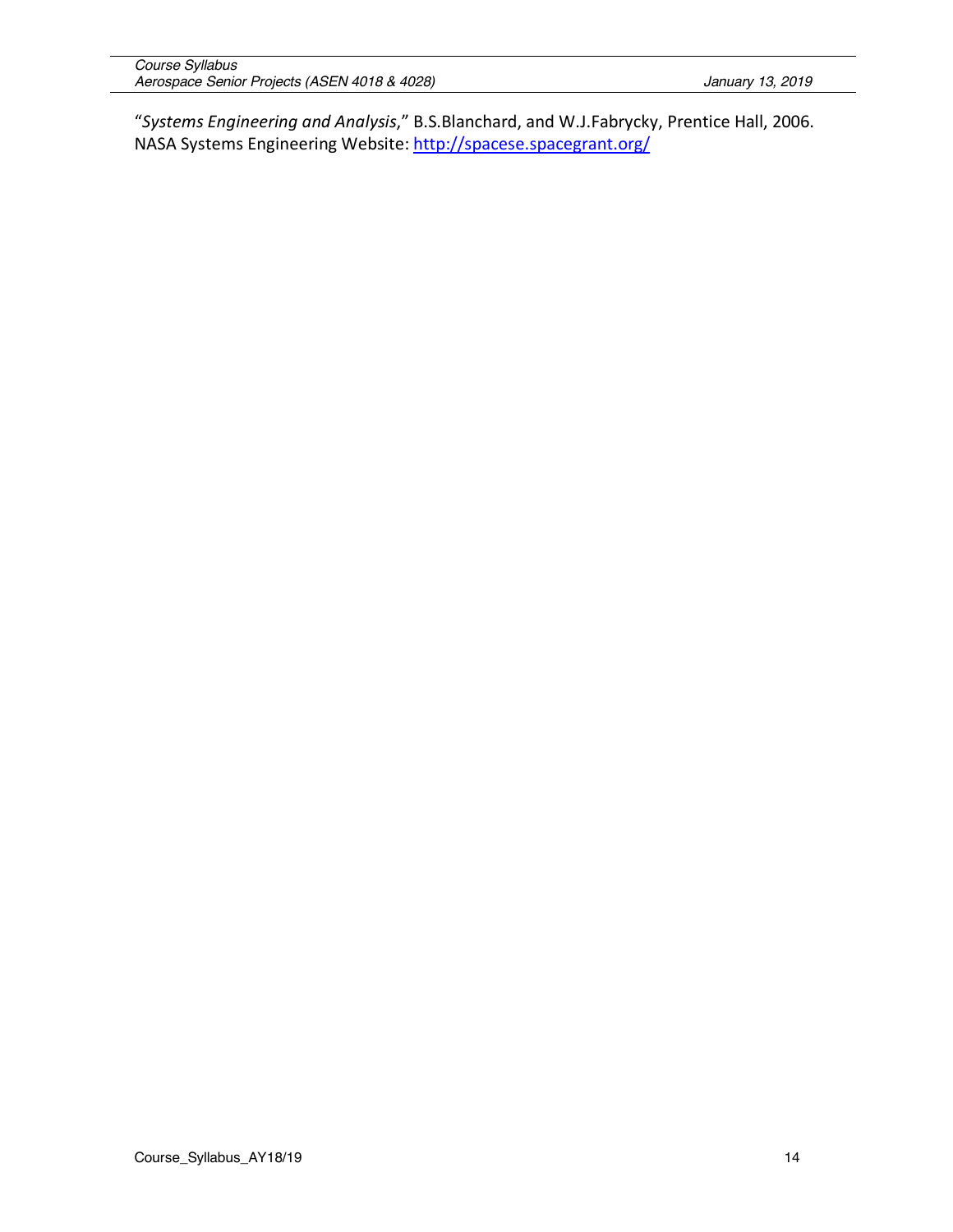### *5.4 Design Notebooks*

Design work today occurs in a variety of ways and through many different computer tools. In many cases, design goes directly from an idea to a CAD drawing. This is an efficient approach if the design idea is simple, e.g. a small component of the system, such as a mechanical bushing or software device driver. For larger project aspects, such as formulating major design approaches, better methods are needed to create, communicate, and refine these ideas. Despite all the computer design aids available today, there remains no better medium for this creative process than sketching ideas on paper. This ranges from initial ideas on the proverbial "back of the envelope", to detailed diagrams, free body force/moment analyses, musings about functional modes, ideas for test fixtures, etc. Accordingly, in this course, all students are required to use a design notebook for the bulk of their design work. This facilitates one of the most difficult aspects of large projects: getting ideas out of the head of team members and into a form the whole group can understand and effectively work on. A white board is also useful, but its results must be captured in a more permanent form, e.g. in a notebook. Once these design ideas are communicated and refined to the point they solve the problem at hand, they are typically converted to a more formal representation (flow chart, solid model, etc.) for presentation.

 Diligent use of a notebook helps develop skills in communication via sketches, drawings, diagrams, equations, etc. It also provides a record of your design contributions to the project that will be used by you (for your own design work, and the self-evaluations), your peers (for the benefit of the project, and for the peer evaluations), and your advisors (for the notebook evaluations) to assess the value of your work on the project during grading. Notebooks should be kept at hand, so all your design thinking can be done in them, so you can use them to work through ideas with your team, and so your advisor can review your individual work periodically. Notebooks are formally graded by your advisor at the end of the term. The AES Department will provide one standard notebook to each student for each term. Generally, students fill at least one notebook per term.

## *5.5 Weekly Time Sheets*

In industry your work is often divided among several projects with separate sources of funding. Time cards are widely used to associate efforts with the proper accounts. This is not the case in senior projects, with one source of funding and no billing for personnel time. However, a variant of time cards will be used in this course to assist in managing your time wisely. The weekly time sheet (WTS) records the number of hours spent on the project, as well as a brief summary of the week's accomplishments and your plans for the next week. This helps maintain a healthy level of effort for project success, and encourages everyone to assess and plan their own work. The WTS should be a succinct summary reflecting the accomplishments and planning already in the design notebook, and should take only about 5 minutes to prepare each week. The WTS will be submitted to the Canvas web site, and a Course Assistant will collate these for distribution to the teams and advisors. A template for the WTS will be posted.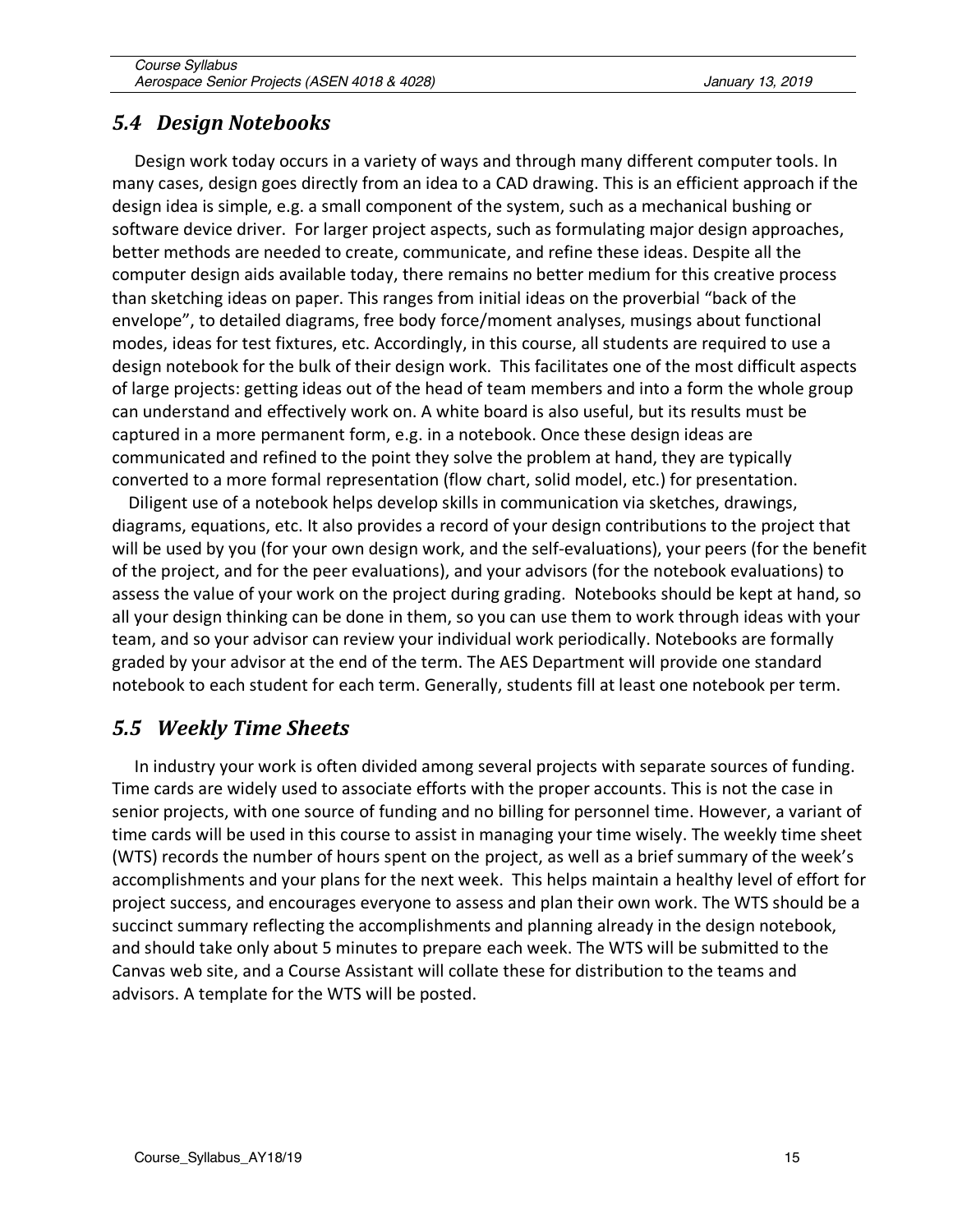# **6 Course Faculty and Staff**

## *6.1 Course Coordinator (CC)*

#### **Jelliffe Jackson**

Office: ECOT 612 Office Phone: 303-492-3702 Email: jelliffe.jackson@colorado.edu (preferred over phone) Office Hours: during lab hours, by appointment, or just knock at my door.

## *6.2 Project Advisors (2018/19)*

| <b>Dennis Akos</b>                  | <b>Marcus Holzinger</b>              |  |
|-------------------------------------|--------------------------------------|--|
| Office: DLC 209                     | Office: TBA                          |  |
| Office Phone: 303-735-2987          | Office Phone: 303-735-6659           |  |
| Email: dma@colorado.edu             | Email: marcus.holzinger@colorado.edu |  |
| John Mah                            | Donna Gerren                         |  |
| Office: ECST 207                    | Office: ECAE 198                     |  |
| Office Phone: 303-492-7651          | Office Phone: 303-735-4870           |  |
| Email: John.Mah@colorado.edu        | Email: donna.gerren@colorado.edu     |  |
| <b>Francisco Lopez-Jimenez</b>      | Kathryn Wingate                      |  |
| Office: ECAE 185                    | Office: TBA                          |  |
| Office Phone: 303-492-1047          | Office Phone: 303-735-7631           |  |
| Email:                              | Email: Kathryn. Wingate@colorado.edu |  |
| Francisco.LopezJimenez@colorado.edu |                                      |  |

## *6.3 Support Staff*

| Electronics                          | Manufacturing                    |
|--------------------------------------|----------------------------------|
| <b>Trudy Schwartz</b>                | <b>Matt Rhode</b>                |
| Office: ECAE 1B26                    | Office: ECAE 1B35                |
| Office Phone: 303-735-2986           | Office Phone: 303-492-7556       |
| Email: Trudy.Schwartz@Colorado.edu   | Email: rhodem@Colorado.edu       |
| <b>Electronics and Manufacturing</b> | Machinist                        |
| <b>Bobby Hodgkinson</b>              | <b>Adrian Stang</b>              |
| Office: ECNT 1B19                    | Office: ECAE 1B35                |
| Office Phone: 352-275-9477           | Office Phone: 303-492-7556       |
| Email: hodgkinr@colorado.edu         | Email: adrian.stang@colorado.edu |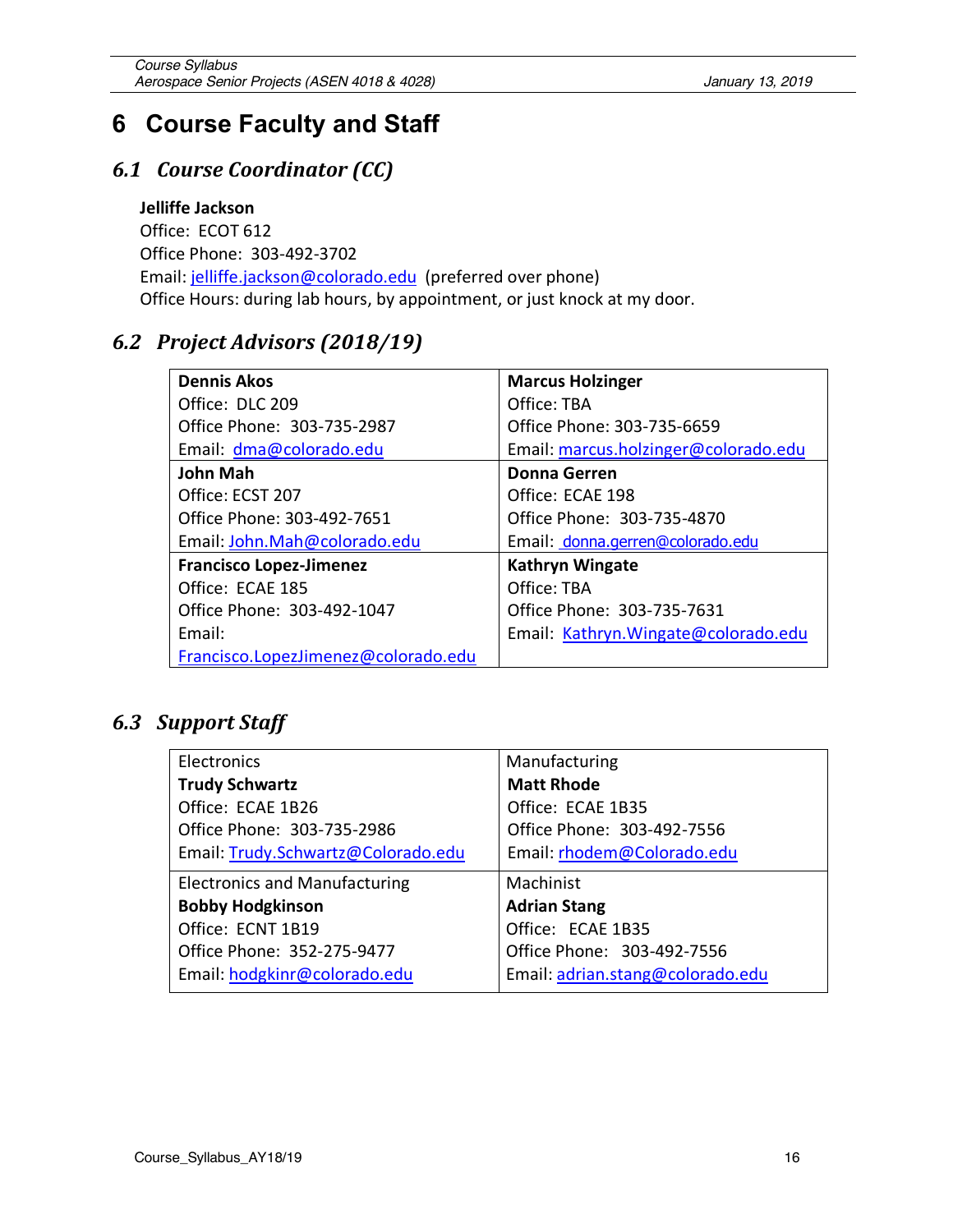### *6.4 Other Course Resources*

| <b>Course Assistant</b><br><b>Christine Reilly</b><br>Email: christine.reilly@colorado.edu | <b>Course Assistant</b><br><b>Ian Cooke</b><br>Email: ian.cooke@colorado.edu |
|--------------------------------------------------------------------------------------------|------------------------------------------------------------------------------|
| <b>Financial Accounting</b>                                                                |                                                                              |
| Joan Wiesman                                                                               |                                                                              |
| Office: ECAE 197                                                                           |                                                                              |
| Office Phone: 304-492-3098                                                                 |                                                                              |
| Email: joan.wiesman@colorado.edu                                                           |                                                                              |

## *6.5 Course Faculty and Staff Roles*

Course faculty and staff roles and responsibilities are defined in the Faculty Advisor Guidelines document. This is briefly summarized below.

The CC, in agreement with the Chair of the Department, will select and approve the slate of senior design projects for the academic year based on financial support and course compatibility. The CC will work with potential customers to define projects suitable for the course.

The CC will ensure that all project teams are viable and have approximately the same number of students.

The CC will update and distribute the course materials, as needed, for the current academic year, and will organize the course workshops, lectures, and PAB reviews and grading activities.

The CC will maintain, post, and submit all grades in the course, with the assistance of the Course Assistants.

The Projects Advisory Board (PAB) consists of one Team Advisor for every two projects, the CC, and the department machine shop and electronics shop supervisors. The role of the PAB is:

- to provide advice and guidance to the project teams
- to provide a cross section of relevant professional expertise in the evaluation of the student projects
- to provide timely, actionable feedback on the quality of team progress, and
- to determine group and individual grades for the course.

Students should look to the faculty and staff for:

- Experience in engineering analysis, design, development, and testing using a systems engineering approach.
- Expectations of professional practice, communications, project management, and organizational skills
- Specific technical expertise in various areas, and suggestions where additional expertise may be found.

The PAB members do not, however, run the projects. They have no decision-making authority in the conduct of the project. This authority and responsibility lies with the students in the corresponding project team. Faculty will provide feedback and will ask teams to defend their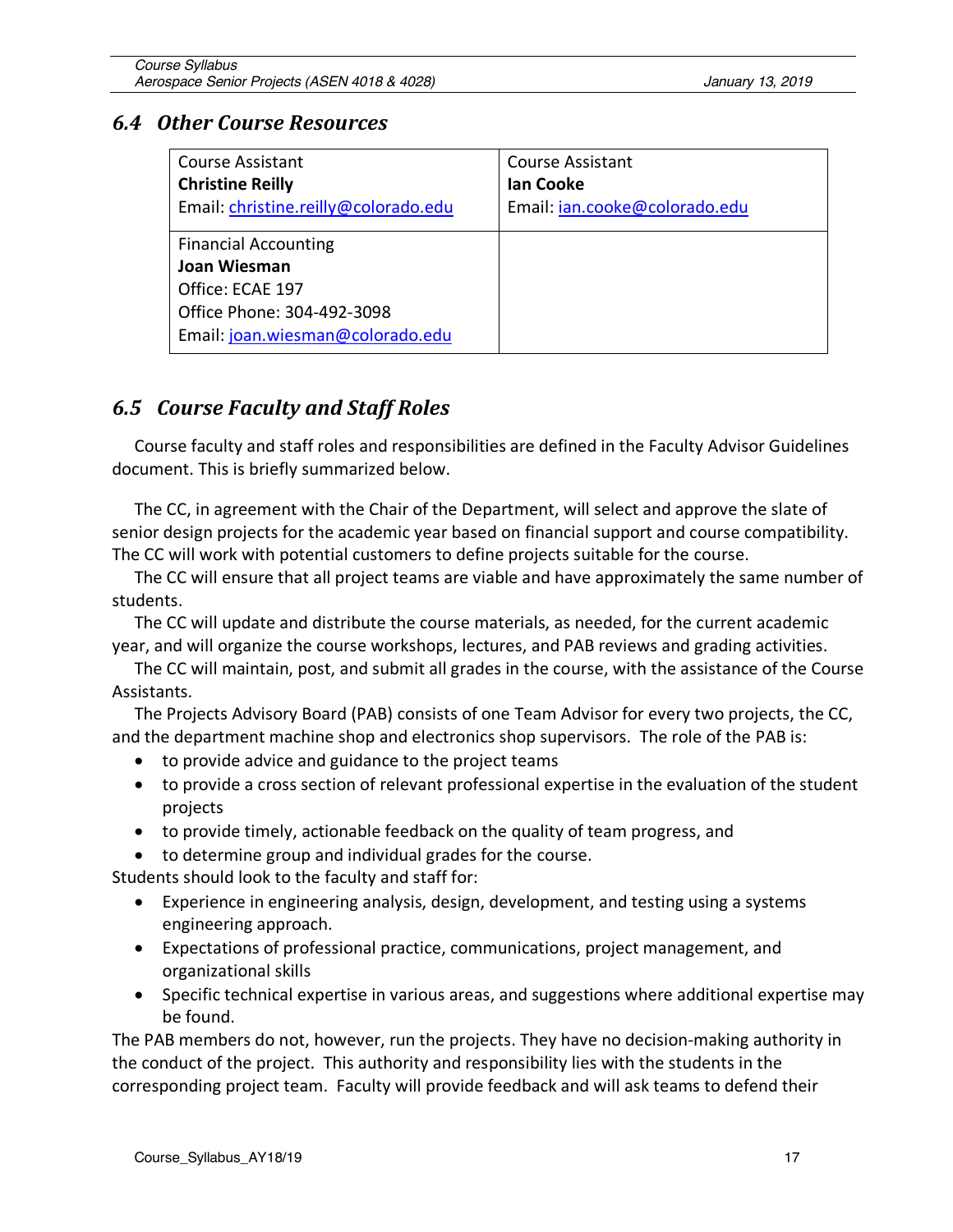| Course Syllabus                              |
|----------------------------------------------|
| Aerospace Senior Projects (ASEN 4018 & 4028) |

decisions with engineering arguments in an effort to help them make the informed design choices that lead to a successful project.

### *6.6 General AES Faculty support*

All faculty members in the AES department are committed to providing students in senior projects with technical guidance in their area of expertise, if provided with reasonable requests. Contact information and a short overview on the technical interests of each faculty member can be found on the AES department webpage. Additional information can be found on the research center and individual faculty web pages.

If you have difficulties reaching a faculty member whom you would like to meet with you, contact the CC or your faculty advisors who can help to coordinate this effort.

## **7 Grades**

#### *7.1 Grading Procedures*

The requirements for each graded product in the course are specified in the corresponding assignment document. These are provided on the course Canvas web site. The grades are determined based on the criteria found there.

All grades are determined by your faculty advisor in agreement with the Project Advisory Board (PAB) as a whole, along with the CC. In the event that consensus cannot be reached, the CC has the final authority in setting grades.

## *7.2 Grade Components*

The final semester grades are determined from a group grade basis on each assignment, with differential adjustments, based on individual contributions to the group effort, to obtain individual student grades. Grading in Senior Projects is necessarily somewhat subjective, but grades are normalized over the whole class in PAB grading meetings to maintain consistency and fairness. The CC keeps the grades on file, and will post them on Canvas web site for individual student access only. The team adviser will provide feedback to individual students about their grade outcomes upon request. The weighted contribution to the total grade for each element of the course is provided below. Advisors provide evaluations of design notebooks and student performance evaluation at the end of the term.

| Product                            | Weight |
|------------------------------------|--------|
| <b>Project Definition Document</b> | 10%    |
| <b>Conceptual Design Document</b>  | 10%    |
| Preliminary Design Review          | 20%    |
| <b>Critical Design Review</b>      | 20%    |
| <b>Fall Final Report</b>           | 20%    |

| 7.2.1 ASEN 4018 assignment weighting (Fall) |  |
|---------------------------------------------|--|
|                                             |  |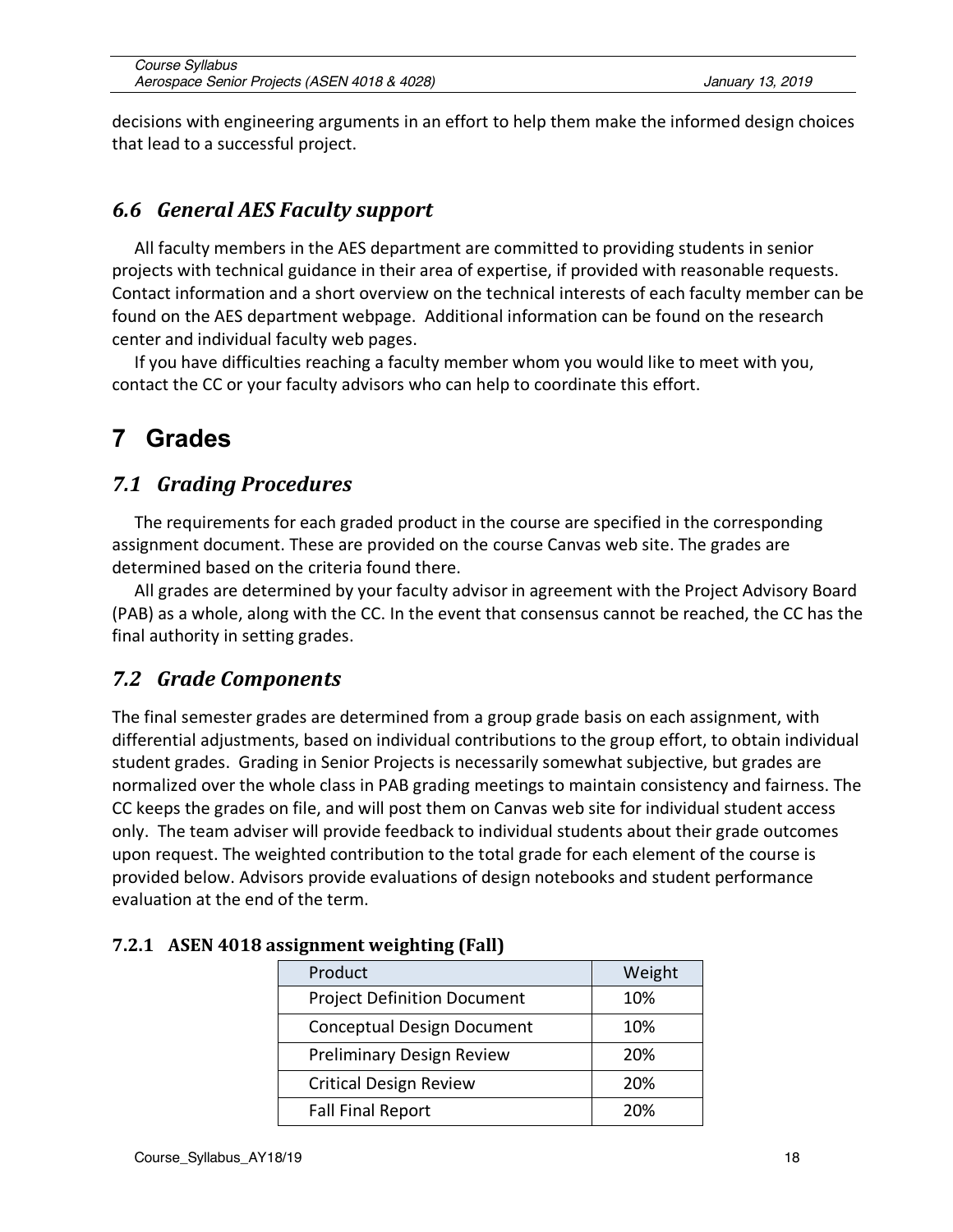| Design Notebooks                      | 10%  |
|---------------------------------------|------|
| <b>Student Performance Evaluation</b> | 10%  |
| Total                                 | 100% |

#### **7.2.2 ASEN 4028 assignment weighting (Spring)**

| Product                               | Weight |
|---------------------------------------|--------|
| <b>MSR and TRR Reviews</b>            | 20%    |
| <b>AIAA Conference Paper</b>          | 5%     |
| <b>Spring Final Review</b>            | 20%    |
| Symposium                             | 10%    |
| <b>Project Final Report</b>           | 25%    |
| Design Notebooks                      | 10%    |
| <b>Student Performance Evaluation</b> | 10%    |
| <b>Total</b>                          | 100%   |
|                                       |        |

## *7.3 End of Project Disposition*

At the end of the ASEN 4028 teams and students are required to sign a consent document where students agree to allow the Aerospace Engineering Sciences department to copy and distribute materials that were created by the team in ASEN 4018 and ASEN 4028 to future students, future PAB members, aerospace industry members, and to publish them on the department website http://www.colorado.edu/aerospace/current-students/undergraduates/senior-designprojects.

Before final grades are issued, all students must be cleared on the course disposition list showing that all equipment (hardware and software) borrowed during the course has been returned to the appropriate owners, work areas have been cleaned up, and purchasing card accounts have been closed.

## *7.4 Individual Assessments*

#### **7.4.1 Self-Assessment**

At select reviews (PDR, CDR, TRR, SFR) all students will be asked to provide a *self-assessment* of their contribution to the current phase of the project. This self-assessment should document the student's technical, design/implementation and management contribution to the projects and will be aligned with the course learning goals outlined in Section 2.1.

Self-assessments will be made available to your team members before the deadline for peer reviews.

#### **7.4.2 Peer Reviews**

Each semester two confidential *Peer Reviews* will be solicited from student team members after select major presentations (ASEN 4018: PDR, CDR; ASEN 4028: TRR, SFR). In these peer reviews you will be asked to evaluate the overall contribution of each team member to the success of the project.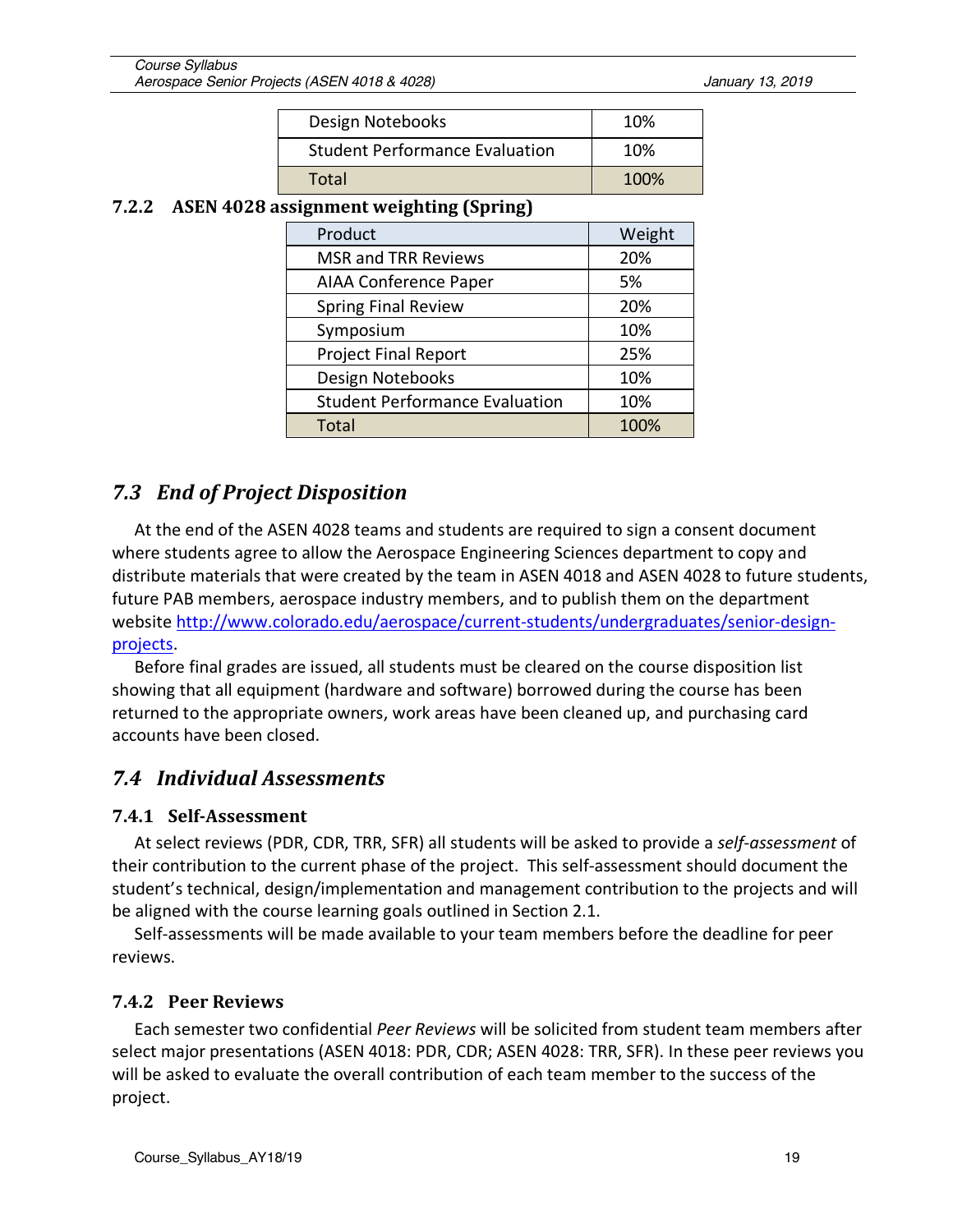| Course Syllabus                              |
|----------------------------------------------|
| Aerospace Senior Projects (ASEN 4018 & 4028) |

Peer reviews will be utilized by the PAB in their assignment of individual grades of select assignments (PDR, CDR, FFR, TRR, SPR, PFR), and in the individual Faculty Performance Evaluation grades at the end of each term. Accordingly, peer evaluations can strongly affect individual student grades, just as individual contributions can strongly affect the quality of a team project. You are encouraged to identify roles in the project where your contributions are meaningful and recognized, and to be fair in your evaluations of your peers.

#### **7.4.3 Design Notebooks**

All students must maintain a notebook that reflects the quality and quantity of their individual design activities. The intent is for students to do all their thinking in the notebook. It should contain ideas, sketches, diagrams, equations, calculations, test data, questions, plans, and findings. Its purpose is to help understand and organize the design process. Ideas should be transferred from the notebook to class deliverables, not the other way around. Typically, at least one notebook is filled each semester (see the Design Notebook assignment for an explicit notebook grading rubric). Advisors will review notebooks periodically and provide feedback to ensure that the end of the term notebook grading produces no surprises. Note that the content of the design notebook has a much larger impact than the notebook grade alone, since the work in the notebook is one of the main sources of evidence of individual contribution to the project, which affects differential grading among the team in most of the course assignments.

## *7.5 Grading Scale*

Letter grades are only assigned at the end of each term, not on individual deliverables. Team numerical and letter grades are assigned according to the following absolute scale:

| Grade   |            | Interpretation                                                                                         |
|---------|------------|--------------------------------------------------------------------------------------------------------|
| 90-100  | $93 - A$   | Excellent work= Exemplary engineering design contributions. Likely to meet all major project           |
|         | $90 - A$ - | objectives, and to close the design loop with full project validation. An engineering understanding    |
|         |            | of the project is evident, and design projects meet professional standards. Exceeds course             |
|         |            | expectations.                                                                                          |
|         |            |                                                                                                        |
| 80-89.9 | $87 -$     | Good work = Good engineering design contributions, but non-engineering contributions dominate.         |
|         | B+         | Likely to meet some of the major project objectives, and to verify all of the design requirements, but |
|         | $83 - B$   | full validation is not likely. An engineering understanding of some project elements is evident, and   |
|         | $80 - B -$ | some design products meet professional standards. Meets course expectations.                           |
| 70-79.9 | $77 -$     | Minimal work = some contributions can be identified, but little engineering design content is evident  |
|         | $C+$       | Likely that none of the major project objectives will be met and verified. An engineering              |
|         | $73 - C$   | understanding is lacking, and design products are of generally of substandard quality. Below course    |
|         | $70 - C -$ | expectations. A C grade is the required minimum in ASEN 4018 to progress to ASEN 4028.                 |
| 60-69.9 | $67 -$     | Poor work = little contribution to the team or to the system design can be identified. Likely that the |
|         | D+         | system will not be completed in time, and that no meaningful testing will be possible. Design          |
|         | $63 - D$   | products are unacceptable, and little engineering understanding is conveyed. Far below course          |
|         | $60 - D$   | expectations.                                                                                          |
| < 60    | F.         | A failed effort.                                                                                       |

Note that individual grades can differ substantially from the team (average) grade, based on individual contributions as judged by the PAB, with input from peer evaluations.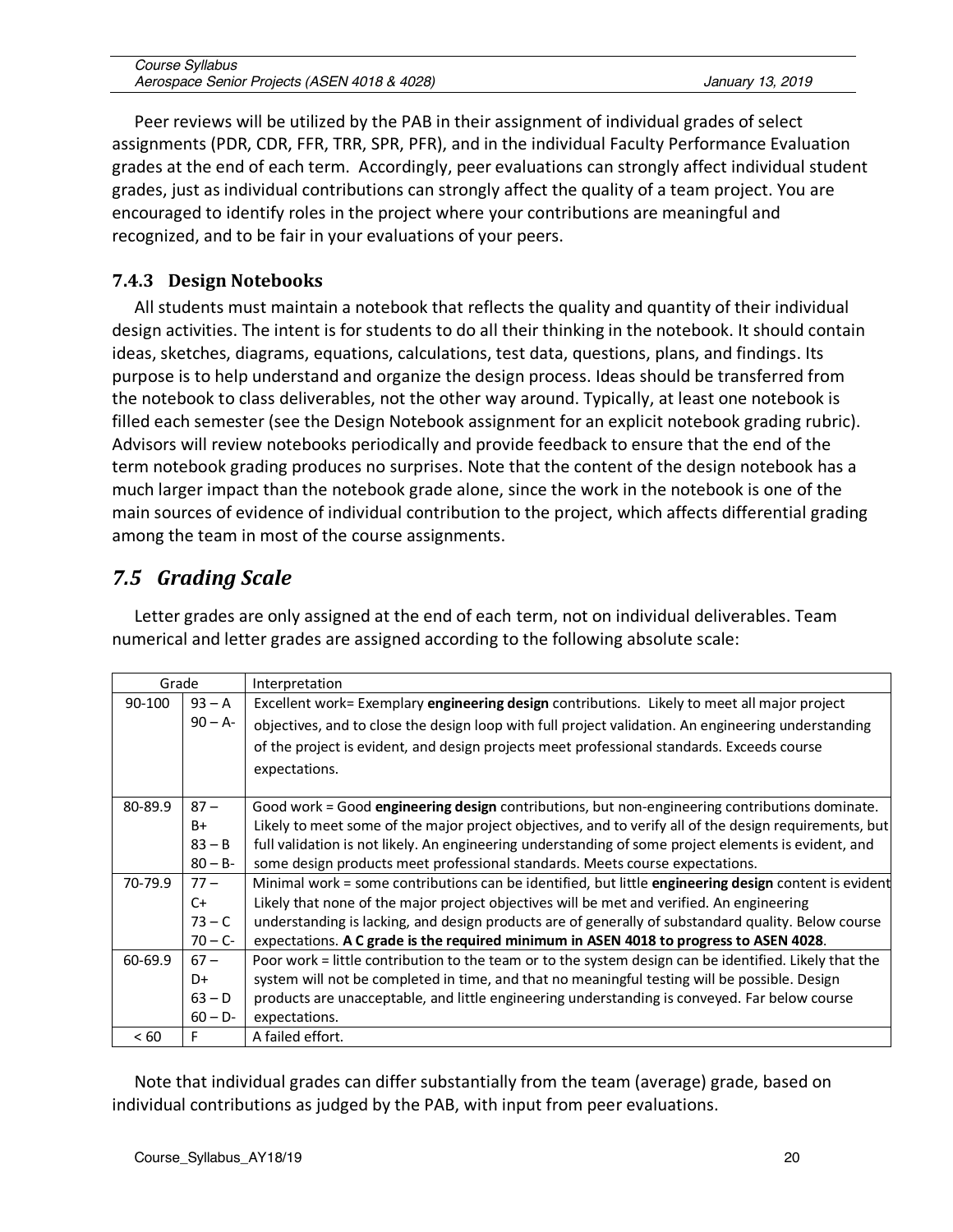## *7.6 Incomplete Grades*

According to University policy incomplete grades (IF) cannot be given in ASEN 4018 or ASEN 4028.

# **8 Project Formulation**

## *8.1 Project Definition Document*

The first assignment for the new student teams is to assess all customer-provided information and to formulate a clear definition of the project that will be carried out. This is articulated in the Project Definition Document (PDD). Specifications for the PDD can be found in the assignment.

Project customers, prospective student team members, and the PAB will collectively review the PDD during the first three weeks of the Fall semester. Once all have agreed to the content of the PDD, the project is deemed approved and the team may proceed. **The PAB must approve the final PDD before the design project may proceed**. The PAB reserves the right to reject unsatisfactory PDDs and, if necessary, to reassign prospective team members to other teams.

## *8.2 Expected Project Content*

All projects are expected to:

- Conceive, design, fabricate, integrate, verify and validate a product, device or system.
- Develop designs using quantitative, engineering tools and methods of appropriate complexity, reflecting the academic background expected of Aerospace Engineering seniors.
- Use standard engineering practices of systems engineering, including the development of design requirements, trade studies, risk analyses and mitigations, predictive models, resource plans, and a comprehensive schedule of work.
- Use an appropriate set of professional project management tools and practices to organize the work to assure objectives are met with the limited time, equipment, budget, and skills available.

## *8.3 Project Advancement*

The systems engineering approach followed in this class was invented by the industry to assist in the development of complex aerospace systems, where a great deal of time and money is at stake. Although a senior project is considerably smaller than most industry projects, it can benefit from the same development and decision-making process, reducing the risk of a poor outcome. Accordingly, several key decision points have been established in the course. Projects cannot move beyond these points until satisfactory progress is evident to the PAB. These decision points are as follows:

- **PDD**: projects must have a clear definition of the objectives of the design, so that the PAB can understand what is being attempted and whether it appears to be of reasonable difficulty and scope.
- **PDR**: projects must present evidence of feasibility, making engineering arguments for technical, logistic, and financial feasibility within the constraints of the senior design course.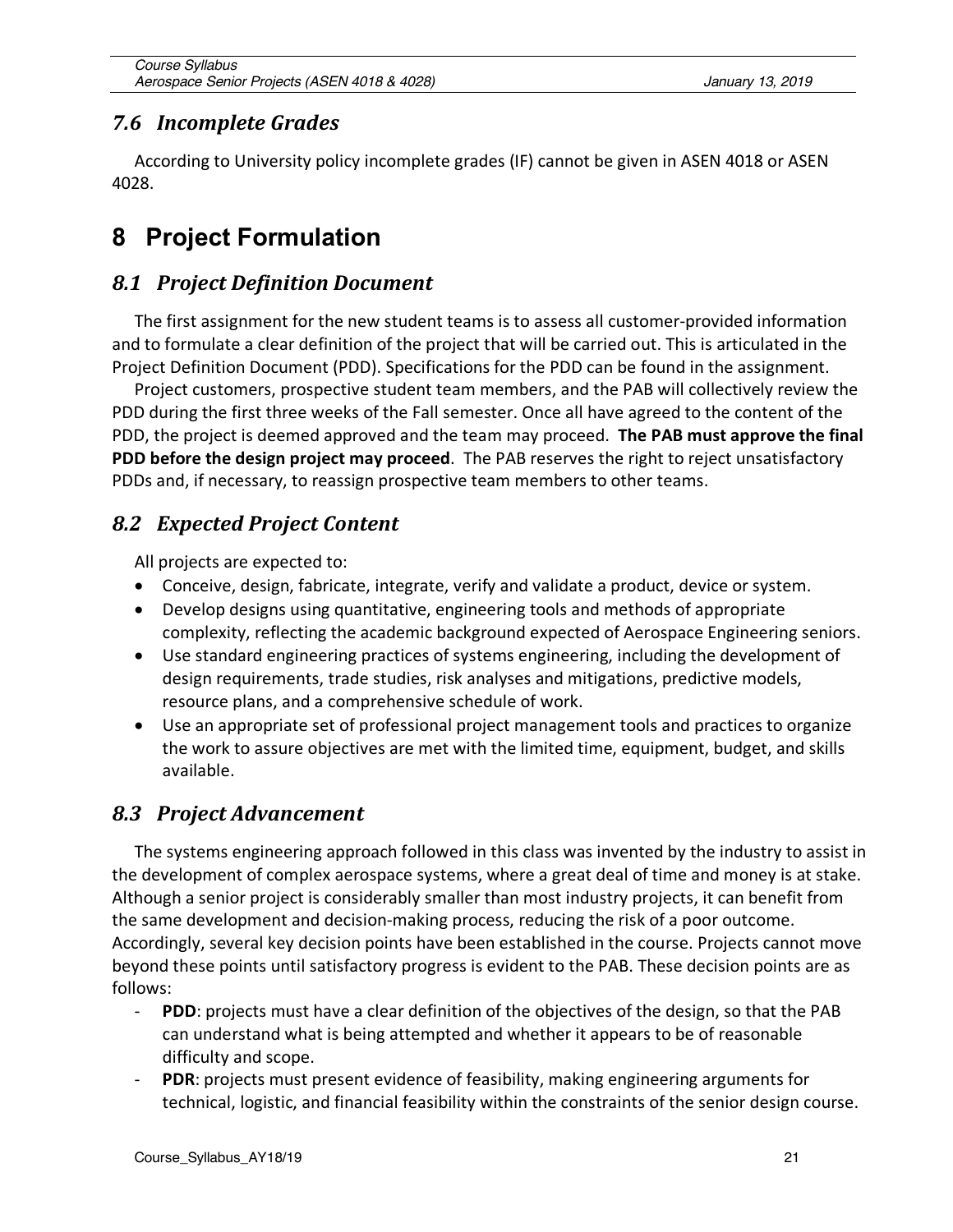- **CDR**: projects must show that they are ready to expend their resources, having identified and addressed all the major elements required for project success, and carried the design to enough detail to make appropriate decisions on procurement or fabrication of all key components.
- **TRR:** projects must show that verification testing has been adequately conceived, designed, and planned, and that the team is ready to conduct the tests safely.

#### *8.4 Multi-Year Themes*

Projects may build upon results obtained in previous years. Such projects have the advantage of involving students in overall projects with larger scopes than can be accomplished by one team in one year. Another advantage is that it introduces students to problems involving larger system level interactions and trades.

However, **the project for a given year must be self-contained**. That is, it must lead to the development of a specific new product, device or system. Multi-year projects must also define and maintain a set of higher level project goals and, as required, interface definition documents that clearly define the boundaries for a given year's activities. Duplication of previous work is not acceptable.

## *8.5 Multi-Departmental Projects*

Projects may also be coordinated with seniors working in other departments on their own senior project class. This provides an opportunity for multi-departmental projects with an enhanced sophistication in specific disciplines.

However, a multi-departmental project will need to accommodate the necessary interfaces, both technical and academic, between the two departments. Students in such projects are responsible for drafting a plan to accommodate this issue. The CC must approve such plans.

## **9 Aerospace Engineering Sciences & University Policies 2019**

#### *9.1 Accommodation for Disabilities*

If you have a temporary medical condition or injury, see **Temporary Medical Conditions** under the Students tab on the Disability Services website and discuss your needs with your professor. If you qualify for accommodations because of a disability, please submit to your professor a letter from Disability Services in a timely manner (for exam accommodations provide your letter at least one week prior to the exam) so that your needs can be addressed. Disability Services determines accommodations based on documented disabilities. Contact Disability Services at 303-492-8671 or by e-mail at dsinfo@colorado.edu. If you have a temporary medical condition or injury, see Temporary Injuries under the Quick Links at the Disability Services website and discuss your needs with your professor.

## *9.2 Religious Holidays*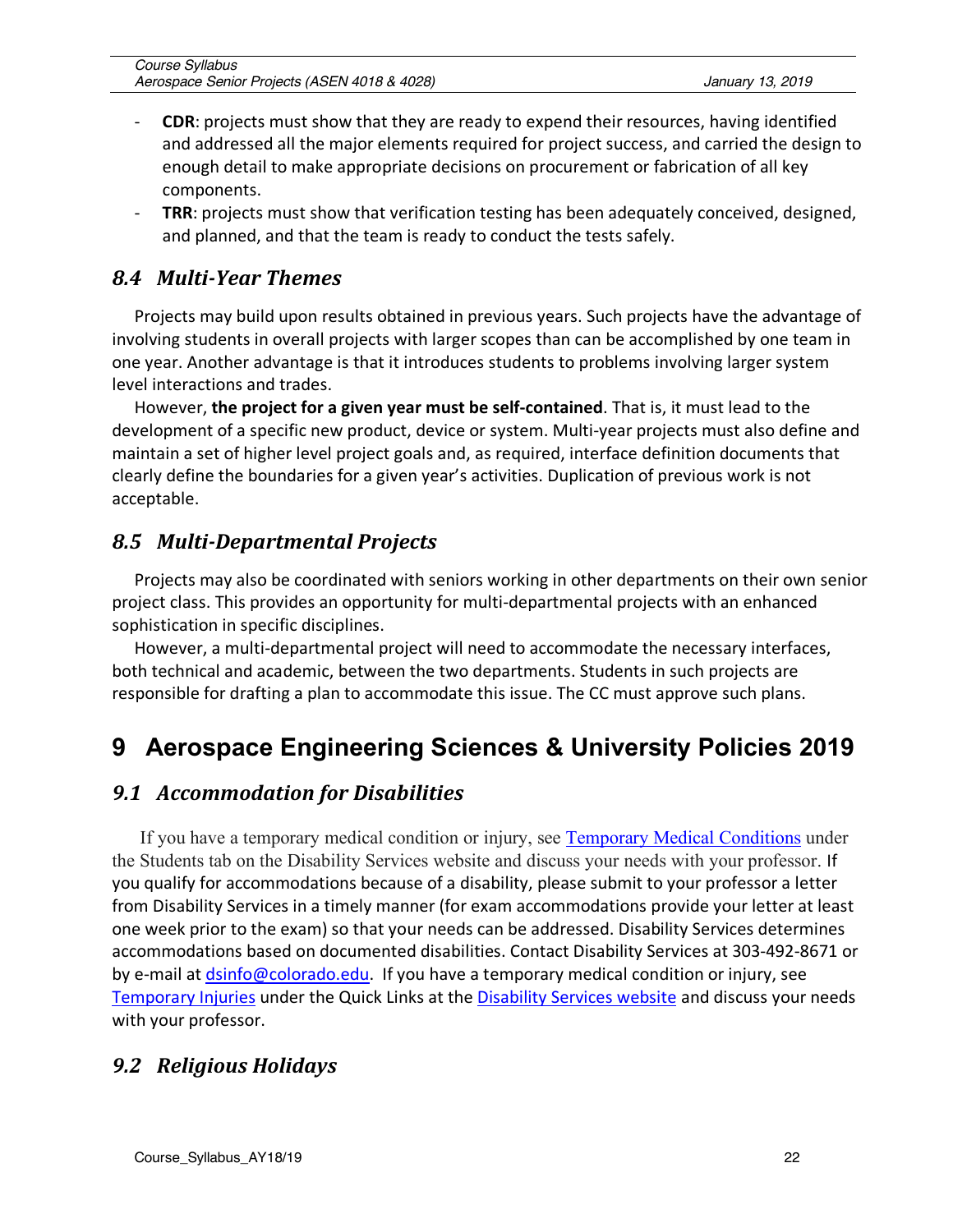| <i>Course Syllabus</i>                       |  |
|----------------------------------------------|--|
| Aerospace Senior Projects (ASEN 4018 & 4028) |  |

Campus policy regarding religious observances requires that faculty make every effort to deal reasonably and fairly with all students who, because of religious obligations, have conflicts with scheduled exams, assignments or required attendance. In this class, you should make arrangements with the instructors at least two weeks in advance if there is a religious observance conflict with exams, quizzes, homework, and laboratory reports. See the campus policy regarding religious observances for full details.

### *9.3 Classroom and On-Campus Behavior*

Students and faculty each have responsibility for maintaining an appropriate learning environment, not only while in class, but also while working outside of class such as in labs and study areas. Those who fail to adhere to such behavioral standards may be subject to discipline. Professional courtesy and sensitivity are especially important with respect to individuals and topics dealing with differences of race, color, culture, religion, creed, politics, veteran's status, sexual orientation, gender, gender identity and gender expression, age, disability, and nationalities. Class rosters are provided to the instructor with the student's legal name. We will gladly honor your request to address you by an alternate name or gender pronoun. Please advise us of this preference early in the semester so that we may make appropriate changes to our records. For more information, see the policies on classroom behavior and the student code.

### *9.4 Discrimination and Harassment*

The University of Colorado Boulder (CU Boulder) is committed to maintaining a positive learning, working, and living environment. CU Boulder will not tolerate acts of sexual misconduct, discrimination, harassment or related retaliation against or by any employee or student. CU's Sexual Misconduct Policy prohibits sexual assault, sexual exploitation, sexual harassment, intimate partner abuse (dating or domestic violence), stalking or related retaliation. CU Boulder's Discrimination and Harassment Policy prohibits discrimination, harassment or related retaliation based on race, color, national origin, sex, pregnancy, age, disability, creed, religion, sexual orientation, gender identity, gender expression, veteran status, political affiliation or political philosophy. Individuals who believe they have been subject to misconduct under either policy should contact the Office of Institutional Equity and Compliance (OIEC) at 303-492-2127. Information about the OIEC, the above referenced policies, and the campus resources available to assist individuals regarding sexual misconduct, discrimination, harassment or related retaliation can be found at the OIEC website.

#### *9.5 Honor Code*

All students enrolled in a University of Colorado Boulder course are responsible for knowing and adhering to the academic integrity policy. Violations of the policy may include: plagiarism, cheating, fabrication, lying, bribery, threat, unauthorized access to academic materials, clicker fraud, resubmission, and aiding academic dishonesty. All incidents of academic misconduct will be reported to the Honor Code Council (honor@colorado.edu; 303-735-2273). Students who are